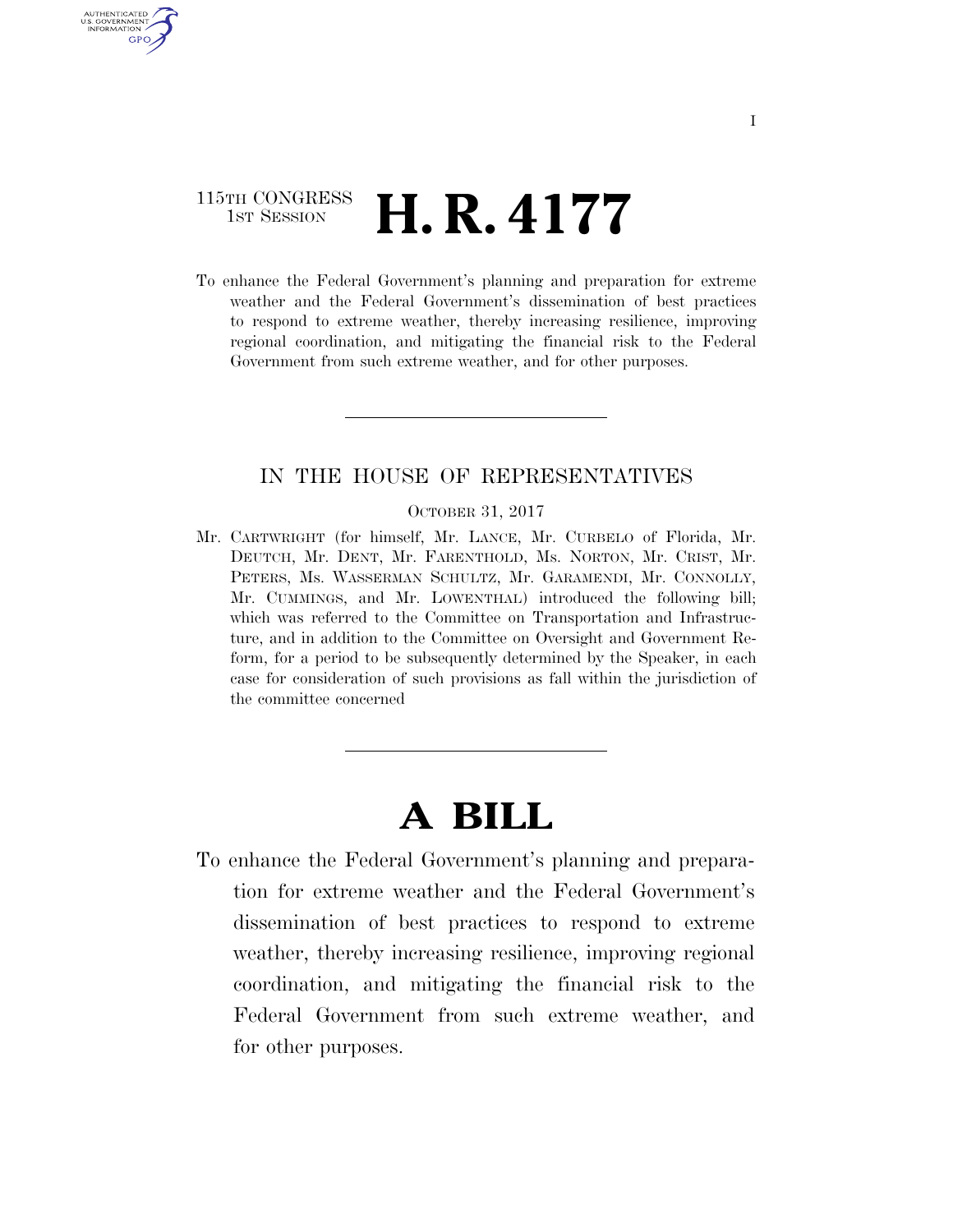1 *Be it enacted by the Senate and House of Representa-*

2 *tives of the United States of America in Congress assembled,* 

# 3 **SECTION 1. SHORT TITLE; TABLE OF CONTENTS.**

 (a) SHORT TITLE.—This Act may be cited as the ''Preparedness and Risk Management for Extreme Weath- er Patterns Assuring Resilience and Effectiveness Act of 2017'' or the ''PREPARE Act of 2017''.

8 (b) TABLE OF CONTENTS.—The table of contents for

- 9 this Act is as follows:
	- Sec. 1. Short title; table of contents. Sec. 2. Interagency Council on Extreme Weather Resilience, Preparedness, and Risk Identification and Management. Sec. 3. Agency planning for extreme weather-related risks. Sec. 4. Website.
	- Sec. 5. Requesting adequate funding.
	- Sec. 6. Inventory.
	- Sec. 7. Meetings.
	- Sec. 8. Progress updates.
	- Sec. 9. Definitions.
	- Sec. 10. Requirement to include agency extreme weather plan in agency performance plan.
	- Sec. 11. Sunset and repeal.

10 **SEC. 2. INTERAGENCY COUNCIL ON EXTREME WEATHER** 

- 11 **RESILIENCE, PREPAREDNESS, AND RISK**
- 12 **IDENTIFICATION AND MANAGEMENT.**
- 13 (a) ESTABLISHMENT.—There is hereby established a
- 14 council to be known as the ''Interagency Council on Ex-
- 15 treme Weather Resilience, Preparedness, and Risk Identi-
- 16 fication and Management''.
- 17 (b) MEMBERSHIP.—The Interagency Council shall be
- 18 composed of the following: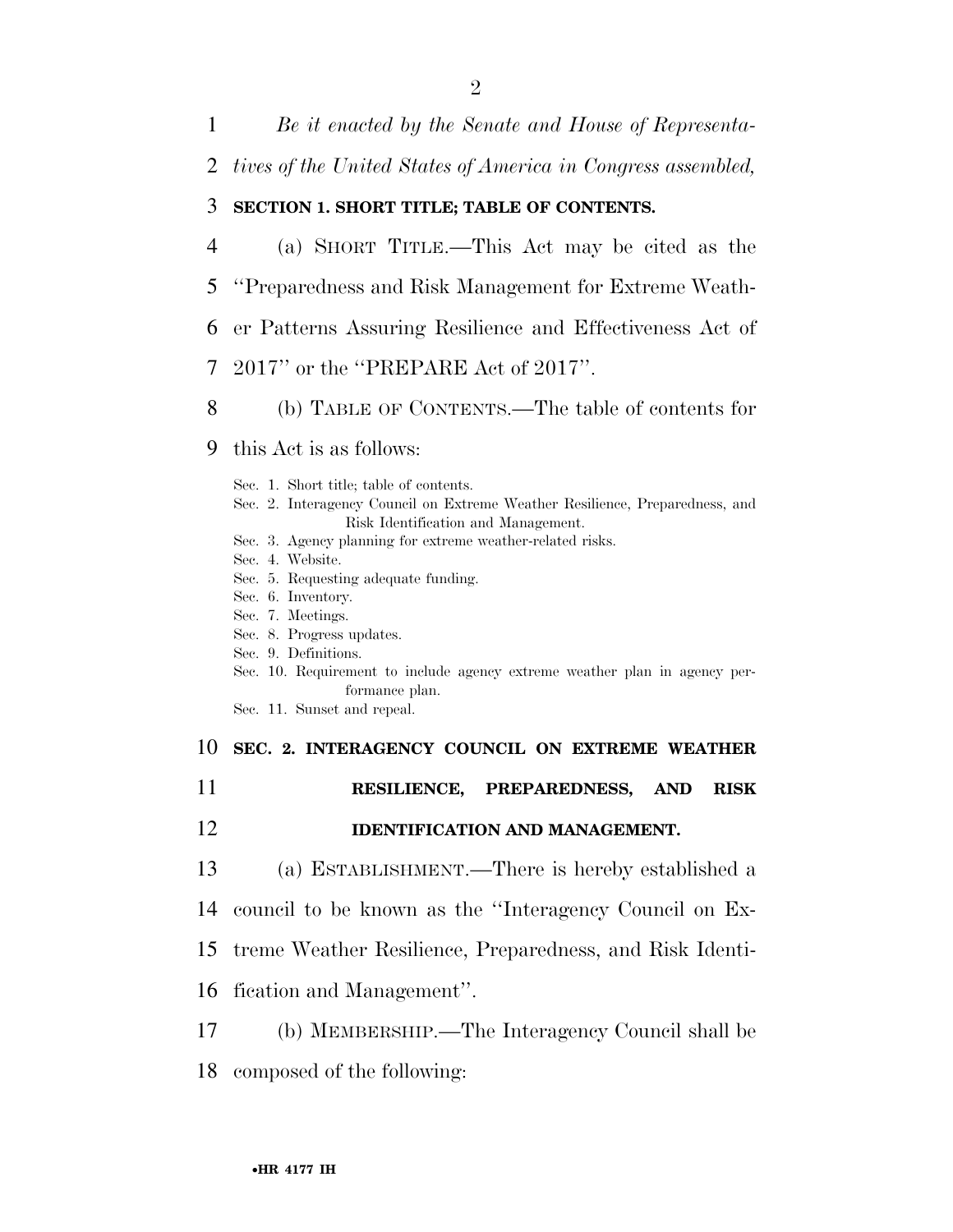| $\mathbf{1}$   | (1) Senior officials, to be appointed by the      |
|----------------|---------------------------------------------------|
| $\overline{2}$ | President, including representation from the fol- |
| 3              | lowing:                                           |
| $\overline{4}$ | (A) The Council on Environmental Qual-            |
| 5              | ity.                                              |
| 6              | (B) The Office of Science and Technology          |
| 7              | Policy.                                           |
| 8              | (C) The National Security Council.                |
| 9              | (D) The Office of Management and Budg-            |
| 10             | et.                                               |
| 11             | (E) The Department of Transportation.             |
| 12             | (F) The Environmental Protection Agency.          |
| 13             | (G) The National Oceanic and Atmos-               |
| 14             | pheric Administration.                            |
| 15             | (H) The Department of Energy.                     |
| 16             | (I) The Department of Homeland Security.          |
| 17             | (J) The Federal Emergency Management              |
| 18             | Agency.                                           |
| 19             | (K) The Department of Defense.                    |
| 20             | (L) The National Aeronautics and Space            |
| 21             | Administration.                                   |
| 22             | (M) The Department of Agriculture.                |
| 23             | The Department of Housing<br>(N)<br>and           |
| 24             | Urban Development.                                |
| 25             | (O) The Department of Justice.                    |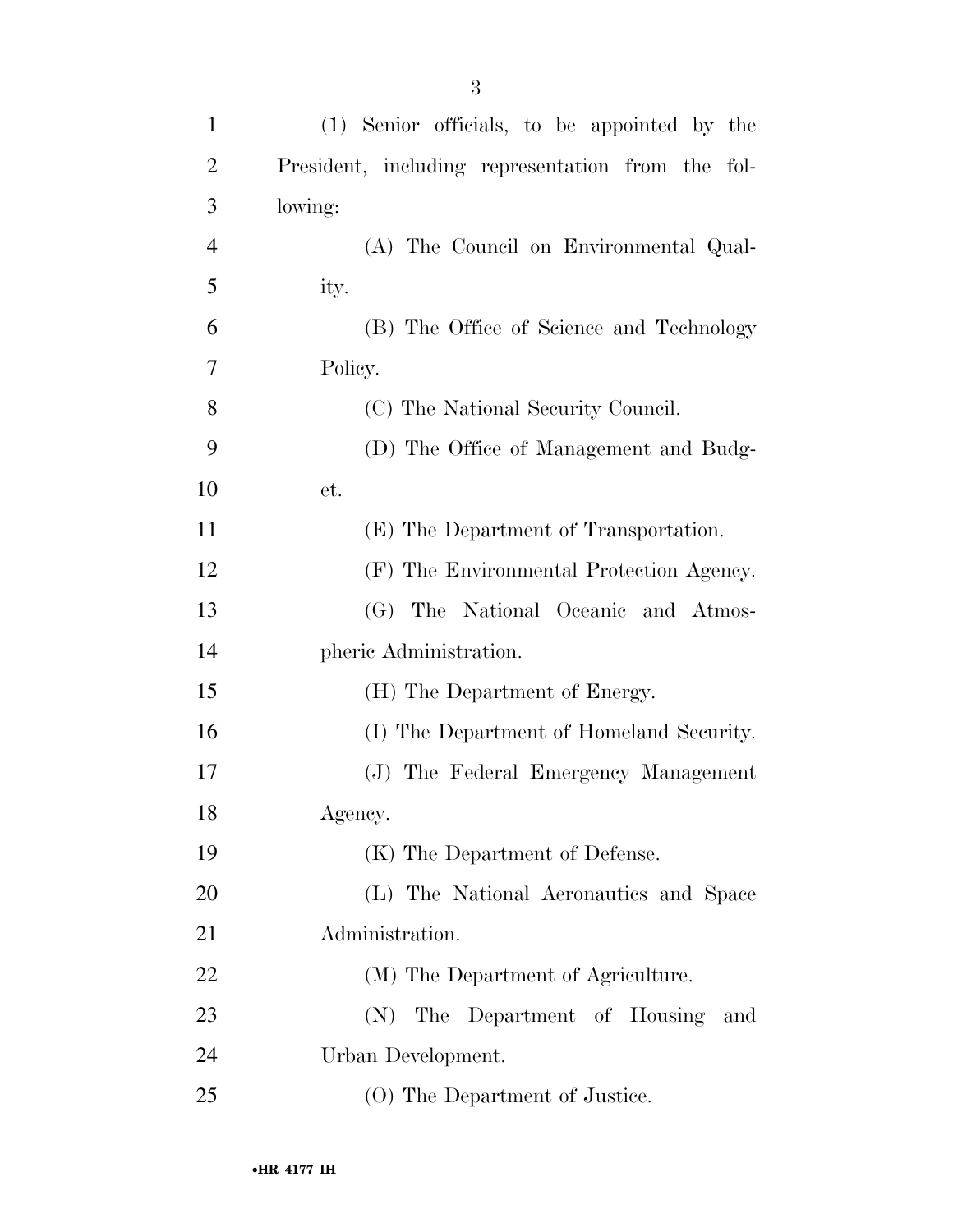| $\mathbf{1}$   | (2) Senior officials, to be appointed by the        |
|----------------|-----------------------------------------------------|
| $\overline{2}$ | President, who have relevant policy expertise and   |
| 3              | policy responsibilities, including in the following |
| $\overline{4}$ | areas:                                              |
| 5              | (A) Economic policy and risk analysis.              |
| 6              | (B) Foreign affairs.                                |
| 7              | (C) Defense and intelligence.                       |
| 8              | (D) Homeland security.                              |
| 9              | (E) Energy.                                         |
| 10             | (F) Environmental protection.                       |
| 11             | (G) Natural resources.                              |
| 12             | (H) Coasts, oceans, rivers, and floodplains.        |
| 13             | (I) Agriculture.                                    |
| 14             | $(J)$ Health.                                       |
| 15             | (K) Transportation and infrastructure.              |
| 16             | $(L)$ Housing.                                      |
| 17             | (M) Education.                                      |
| 18             | (N) Extreme weather data analysis or me-            |
| 19             | teorological science.                               |
| 20             | (O) Social science.                                 |
| 21             | (P) Strategic planning.                             |
| 22             | (Q) Urban and land use planning.                    |
| 23             | (R) Other areas the President determines            |
| 24             | appropriate.                                        |
| 25             | (c) CO-CHAIRPERSONS.—                               |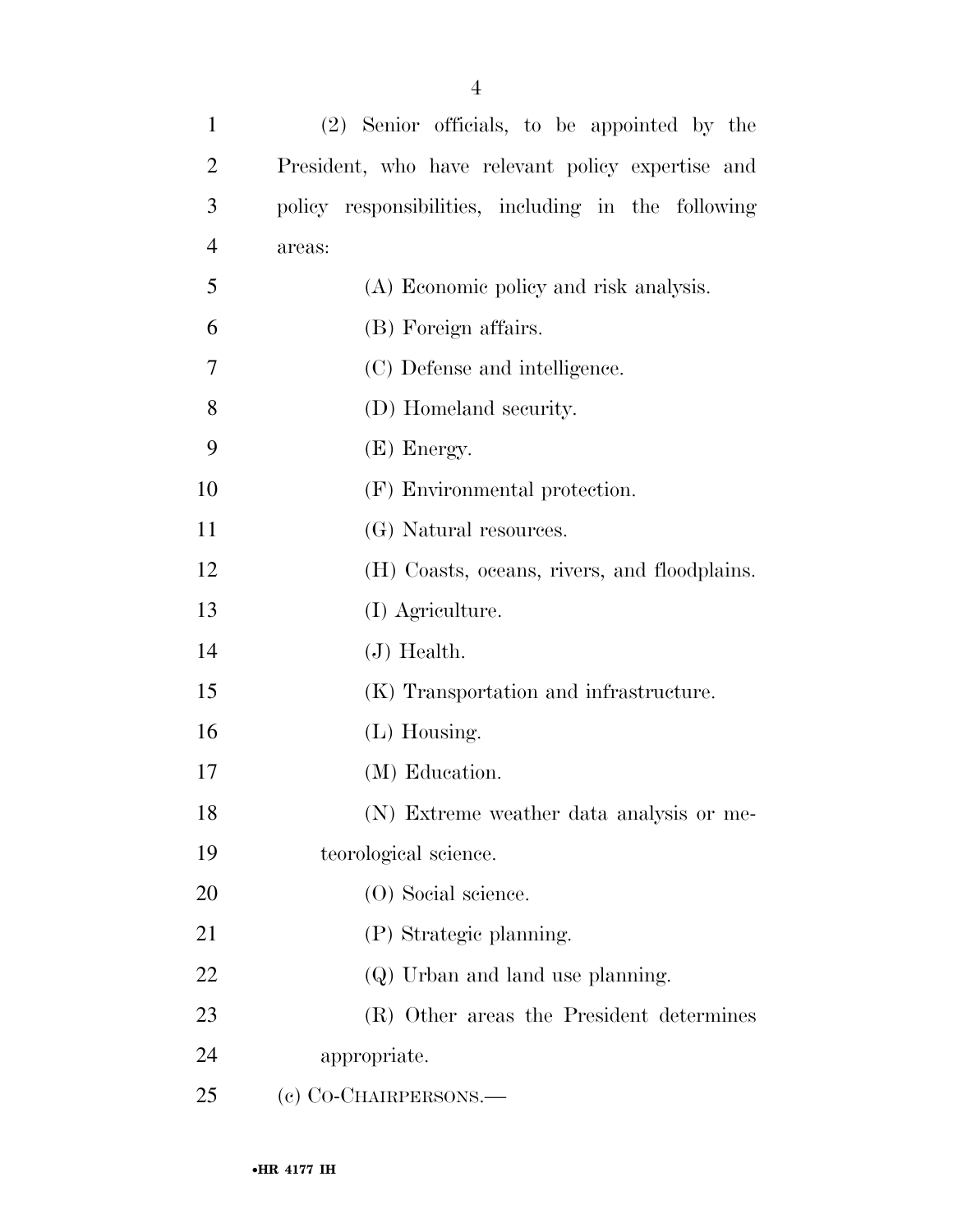| $\mathbf{1}$   | (1) IN GENERAL.—The Interagency Council                 |
|----------------|---------------------------------------------------------|
| $\overline{2}$ | shall be co-chaired by the Deputy Secretary of the      |
| 3              | Department of Homeland Security and the Deputy          |
| $\overline{4}$ | Director of the Office of Management and Budget.        |
| 5              | The President may appoint one or more additional        |
| 6              | members as co-chairs, as appropriate.                   |
| 7              | (2) DUTIES.—The co-chairpersons shall—                  |
| 8              | (A) oversee the Interagency Council's re-               |
| 9              | sponse to the Government Accountability Of-             |
| 10             | fice's recommendations under subsection $(f)(5)$ ;      |
| 11             | (B) use the evaluation framework and per-               |
| 12             | formance metrics developed pursuant to sub-             |
| 13             | section $(f)(6)$ to evaluate agency progress in         |
| 14             | meeting the goals and implementing the prior-           |
| 15             | ities described in subsection $(f)(1)(A)$ ; and         |
| 16             | (C) work to ensure that sufficient re-                  |
| 17             | sources are available for agencies to-                  |
| 18             | (i) meet the goals and implement the                    |
| 19             | priorities described in subsection $(f)(1)(A);$         |
| 20             | and                                                     |
| 21             | (ii) implement the recommendations                      |
| 22             | developed under subsection $(f)(2)$ .                   |
| 23             | (d) ADMINISTRATION.—The co-chairpersons of the          |
| 24             | Interagency Council (or staff designed by the co-chair- |
| 25             | persons) shall provide administrative support and addi- |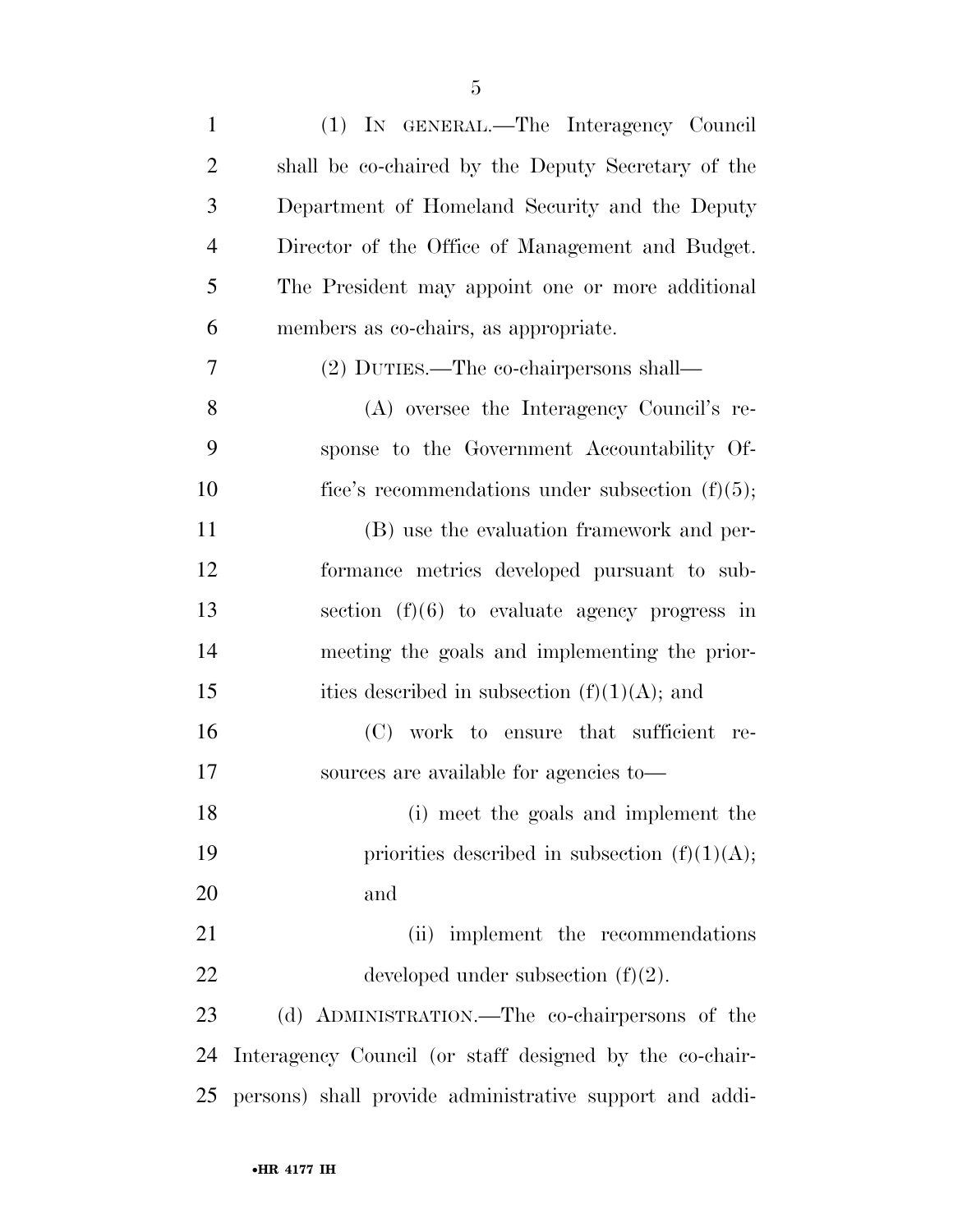tional resources, as appropriate, to the Interagency Coun- cil to the extent permitted by law and within existing ap- propriations. The Interagency Council co-chairpersons shall determine the amount of funding and personnel nec- essary for the Interagency Council to carry out its duties and the amount of funding and personnel each agency rep- resented on the Interagency Council should contribute in order for the Interagency Council to carry out such duties. Agencies shall, upon the request of the co-chairpersons of the Interagency Council, make available personnel, admin- istrative support services, and information to the Inter-agency Council.

(e) STRUCTURE.—

 (1) STEERING COMMITTEE.—The co-chair- persons of the Interagency Council shall designate a subset of members of the Interagency Council to serve on a steering committee. Such steering com- mittee shall assist the Interagency Council in deter-mining its priorities and its strategic direction.

 (2) WORKING GROUPS.—The co-chairpersons of 21 the Interagency Council and its steering committee may establish working groups as needed.

23 (f) DUTIES OF THE INTERAGENCY COUNCIL.—

(1) GOALS AND PRIORITIES.—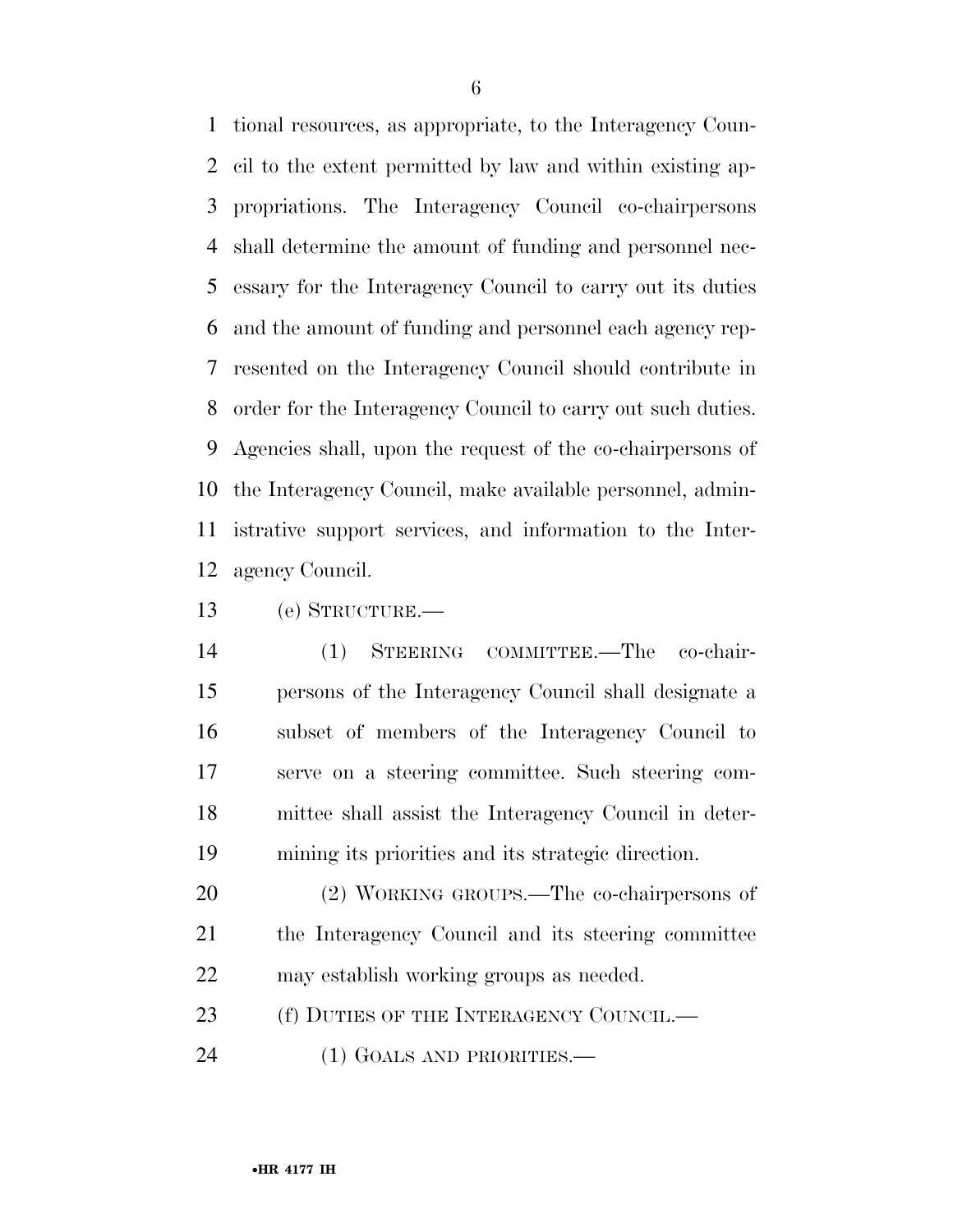(A) IN GENERAL.—The Interagency Coun- cil shall establish Governmentwide goals and priorities for extreme weather resilience, pre- paredness, and risk identification and manage- ment. In establishing such goals and priorities, the Interagency Council shall consider the Na- tional Oil and Hazardous Substances Pollution Contingency Plan, agency continuity of oper- ations plans, the National Preparedness Goal, the National Preparedness Report, the National Global Change Research Plan, the Mitigation Framework Leadership Group's National Miti- gation Investment Strategy (if available), State and local mitigation plans, and all relevant pro- visions of the Government Accountability Of-fice's High-Risk Series.

 (B) COORDINATION.—In executing the du- ties pursuant to this subsection, the Inter- agency Council shall coordinate with other groups in the Federal Government focused on extreme weather mitigation and recovery (in- cluding the Mitigation Framework Leadership Group, the Recovery Support Functions Lead- ers Group, and the Emergency Support Func-tions Leaders Group), to avoid duplication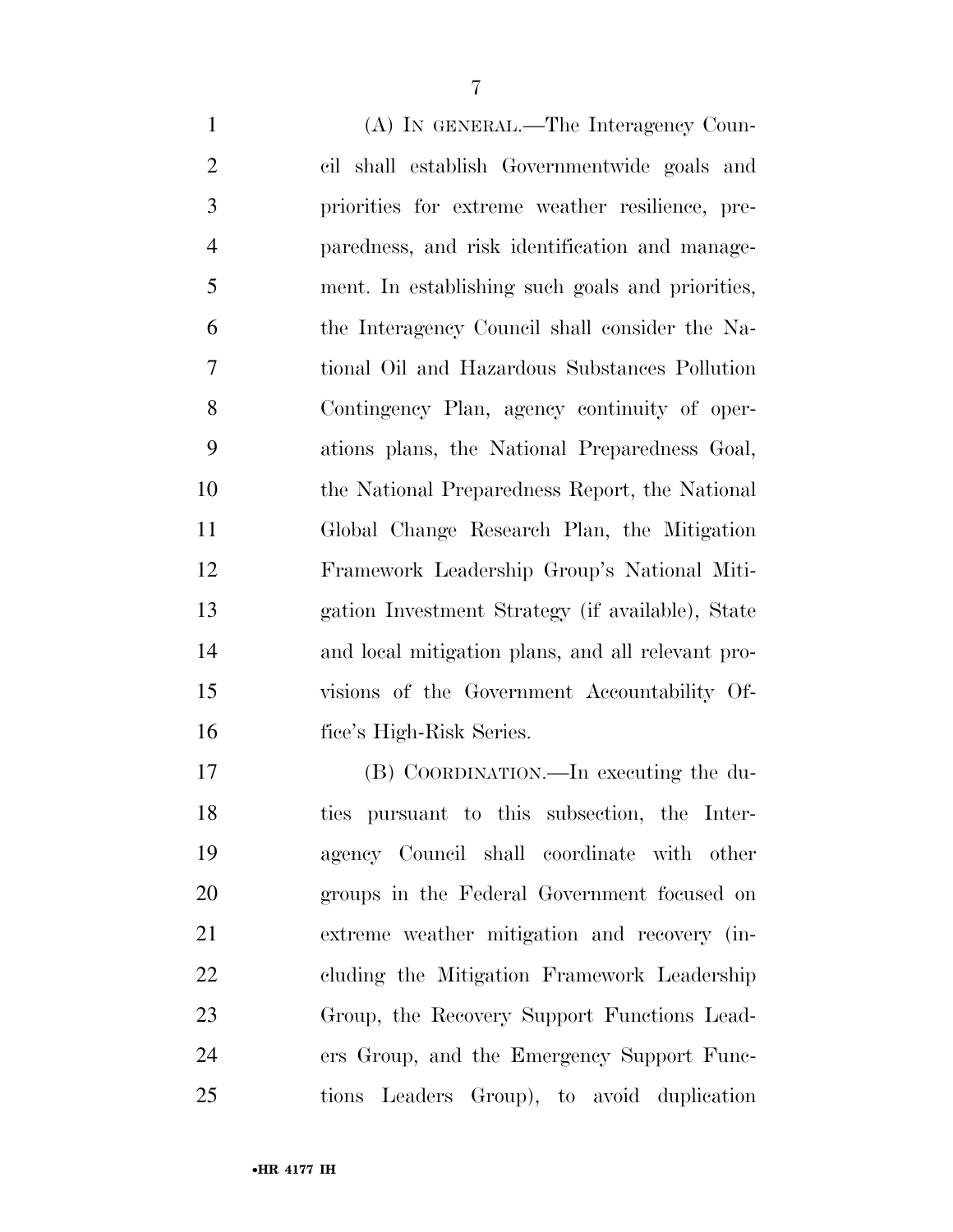among Federal activities to the extent prac-2 ticable.

 (C) INCORPORATION INTO AGENCY ACTIVI- TIES.—In carrying out subparagraph (A), the Interagency Council shall, in order to ensure that information relating to extreme weather re- silience, preparedness, and risk identification and management is incorporated into everyday agency activities— 10 (i) work with agencies to assist such agencies in considering the goals and prior- ities described in subparagraph (A) in agency strategic, programmatic, and budg- et planning; (ii) identify details to be included in agency extreme weather plans; and 17 (iii) work to identify and communicate localized extreme weather and natural haz- ard risk to the extent possible using the best available information regarding risk, and encourage the development of thor- ough, updated maps, models, and tools to measure and evaluate risk. (2) PRIORITY INTERAGENCY FEDERAL AC-

TIONS.—The Interagency Council shall develop, rec-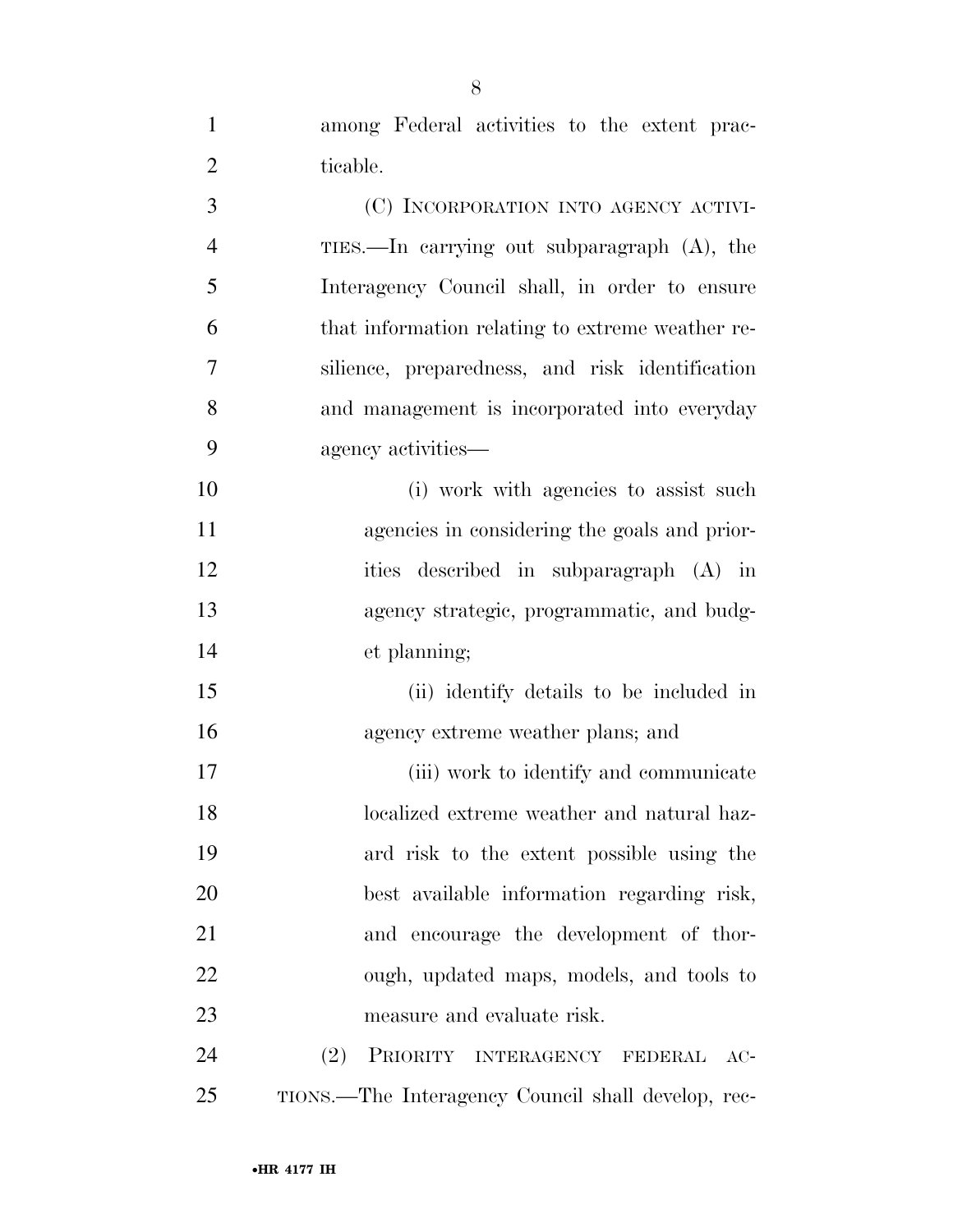| $\mathbf{1}$   | ommend, coordinate, and track implementation of          |
|----------------|----------------------------------------------------------|
| $\overline{2}$ | priority interagency Federal Government actions re-      |
| 3              | lated to extreme weather resilience, preparedness,       |
| $\overline{4}$ | and risk identification and management.                  |
| 5              | (3) SUPPORT REGIONAL, STATE, AND LOCAL                   |
| 6              | ACTIONS.—The Interagency Council shall support           |
| 7              | regional, State, and local action to assess extreme      |
| 8              | weather-related vulnerabilities and cost effectively in- |
| 9              | crease extreme weather resilience, preparedness, and     |
| 10             | risk identification and management of communities,       |
| 11             | critical economic sectors, natural and built infra-      |
| 12             | structure, and natural resources, including by—          |
| 13             | $(A)$ conducting inventories under section 6;            |
| 14             | (B) convening meetings under section 7;                  |
| 15             | (C) providing guidance to agencies to                    |
| 16             | produce tools and products that enhance ex-              |
| 17             | treme weather resilience planning, risk knowl-           |
| 18             | edge, and actions for use in all levels of govern-       |
| 19             | ment, including guidance on how to prioritize            |
| 20             | funding in order to produce such tools and               |
| 21             | products; and                                            |
| 22             | (D) reviewing State and local mitigation                 |
| 23             | plans.                                                   |
| 24             | (4) METEOROLOGICAL AND EXTREME WEATHER                   |
| 25             | SCIENCE.—The Interagency Council shall facilitate        |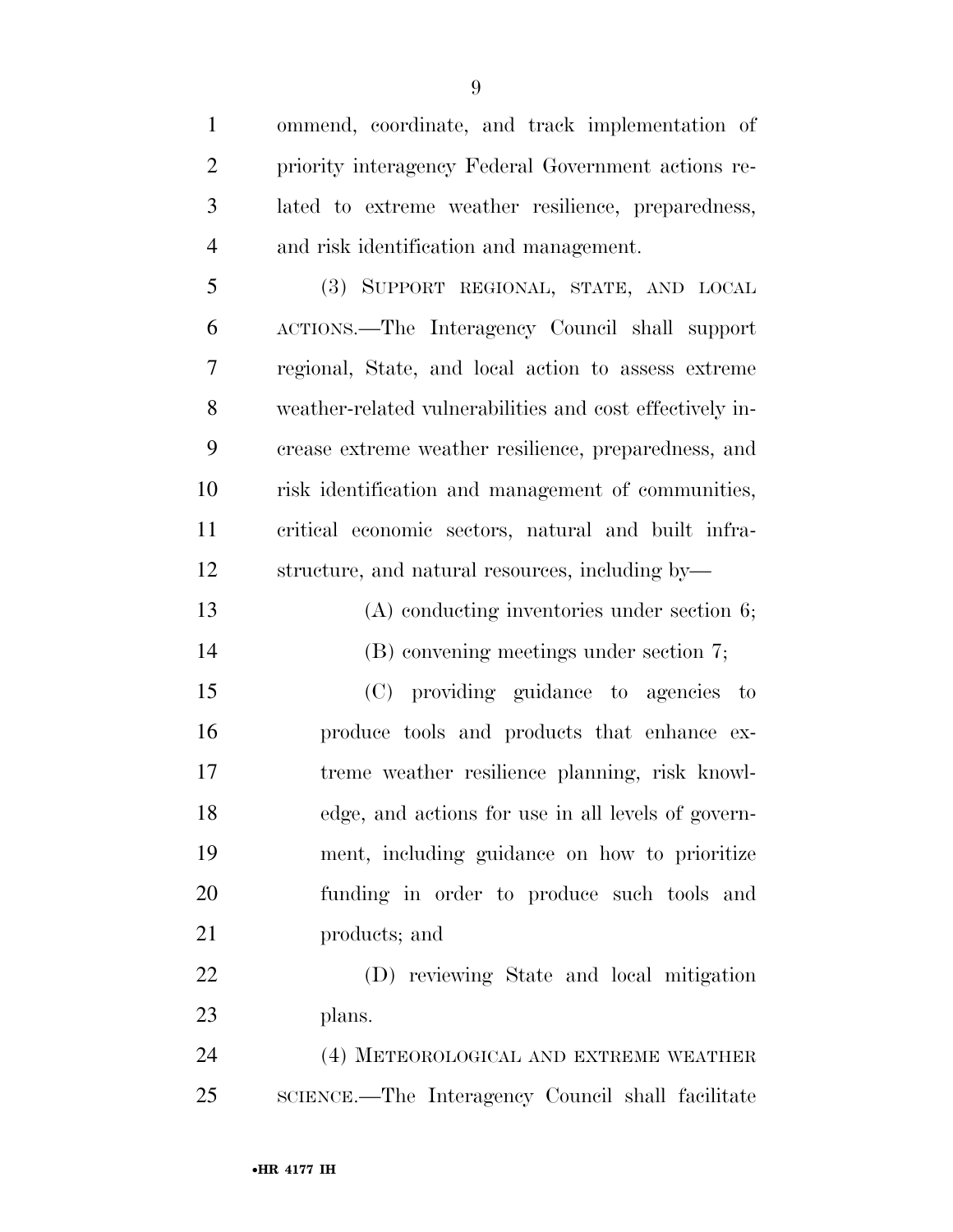| $\mathbf{1}$   | the integration of meteorological and extreme weath-    |
|----------------|---------------------------------------------------------|
| $\overline{2}$ | er science, in addition to other scientific disciplines |
| 3              | such as physical, natural, and social science that the  |
| $\overline{4}$ | Council determines to be appropriate, in the policies   |
| 5              | risk evaluation and communication, and planning of      |
| 6              | agencies and the private sector, including by—          |
| 7              | (A) promoting the development of innova-                |
| 8              | tive, actionable, and accessible Federal extreme        |
| 9              | weather resilience, preparedness, and risk iden-        |
| 10             | tification and management-related information,          |
| 11             | data, tools, and examples of successful actions         |
| 12             | at appropriate scales for decision makers; and          |
| 13             | (B) providing such information, data,                   |
| 14             | tools, and examples to the agency or agencies           |
| 15             | designated under section 4 to include on the            |
| 16             | established and maintained or des-<br>website           |
| 17             | ignated pursuant to such section.                       |
| 18             | (5) HIGH-RISK REPORT RECOMMENDATIONS.                   |
| 19             | The Interagency Council shall assess the specific       |
| 20             | recommendations relating to extreme weather in all      |
| 21             | relevant provisions of the Government Accountability    |
| 22             | Office's High-Risk Series, identify the feasibility of  |
| 23             | revising Federal programs to implement such rec-        |
| 24             | ommendations, and develop a plan to address such        |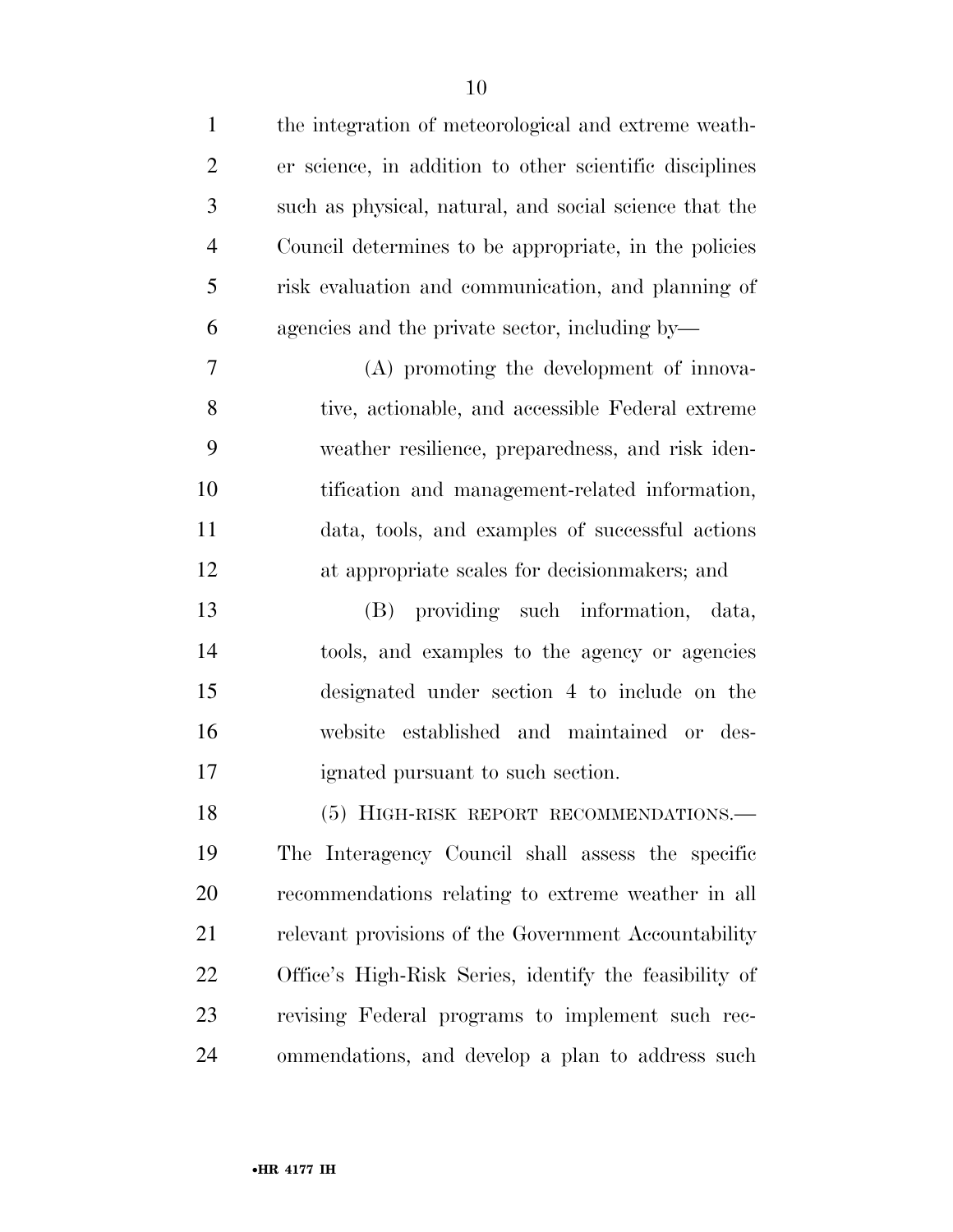| $\mathbf{1}$   | recommendations when feasible that does not dupli-         |
|----------------|------------------------------------------------------------|
| $\overline{2}$ | cate the National Preparedness Goal.                       |
| 3              | FRAMEWORK<br>(6)<br>$\operatorname{AND}$<br>PERFORMANCE    |
| $\overline{4}$ | METRICS.—The Interagency Council shall use exist-          |
| 5              | ing and emerging science to develop or adopt—              |
| 6              | (A) a framework for evaluating the                         |
| 7              | progress and success of extreme weather resil-             |
| 8              | ience, preparedness, and risk identification and           |
| 9              | management-related efforts that is complemen-              |
| 10             | tary to and not duplicative of any local or na-            |
| 11             | tional indicator system developed as part of the           |
| 12             | National Preparedness Goal; and                            |
| 13             | (B) performance metrics that allow track-                  |
| 14             | ing of the actions taken and progress made to-             |
| 15             | ward meeting the goals and implementing the                |
| 16             | priorities described in paragraph $(1)(A)$ .               |
| 17             | (7)<br>RECOMMENDATIONS FOR THE<br><b>CEQ</b><br><b>AND</b> |
| 18             | OMB.—The Interagency Council shall provide to the          |
| 19             | Council on Environmental Quality, the Office of            |
| 20             | Management and Budget, and the Department of               |
| 21             | Homeland Security recommendations on how agen-             |
| 22             | cies should—                                               |
| 23             | (A) develop or update agency extreme                       |
| 24             | weather plans;                                             |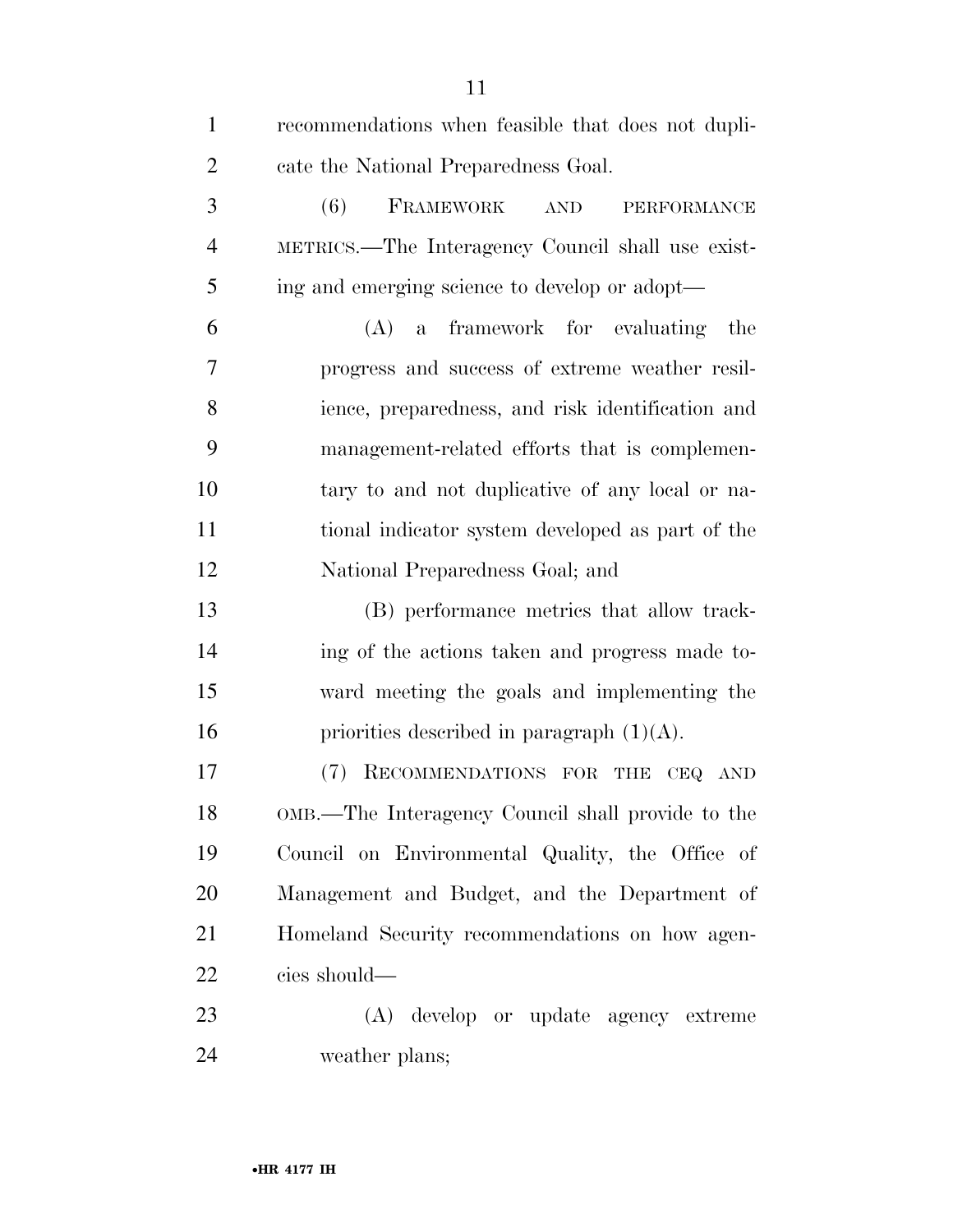| $\mathbf{1}$   | (B) remove barriers to State and local ex-             |
|----------------|--------------------------------------------------------|
| $\overline{2}$ | treme weather resilience, preparedness, and risk       |
| 3              | identification and management, in agency regu-         |
| $\overline{4}$ | lations, guidance, and policies; and                   |
| 5              | (C) avoid duplication among Federal ac-                |
| 6              | tivities to the extent practicable.                    |
| 7              | (8) PUBLIC INPUT AND COMMENT.—The Inter-               |
| 8              | agency Council shall solicit and incorporate public    |
| 9              | input and comment as appropriate into the decisions    |
| 10             | of the Interagency Council.                            |
| 11             | (9) INVENTORY AND MEETINGS.—The Inter-                 |
| 12             | agency Council shall conduct inventories under sec-    |
| 13             | tion 6 and convene meetings under section 7.           |
| 14             | (10) DEFINITION OF EXTREME WEATHER.                    |
| 15             | The Interagency Council shall consider and may up-     |
| 16             | date, not less frequently than every two years, in     |
| 17             | consultation with appropriate scientific bodies, the   |
| 18             | definition of "extreme weather" and what other         |
| 19             | weather events (in addition to those described in sec- |
| 20             | tion $9(3)$ ) qualify as extreme weather for purposes  |
| 21             | of this Act. The definition of "extreme weather"       |
| 22             | shall be published and updated, as necessary, on the   |
| 23             | website of the Council and in the Federal Register.    |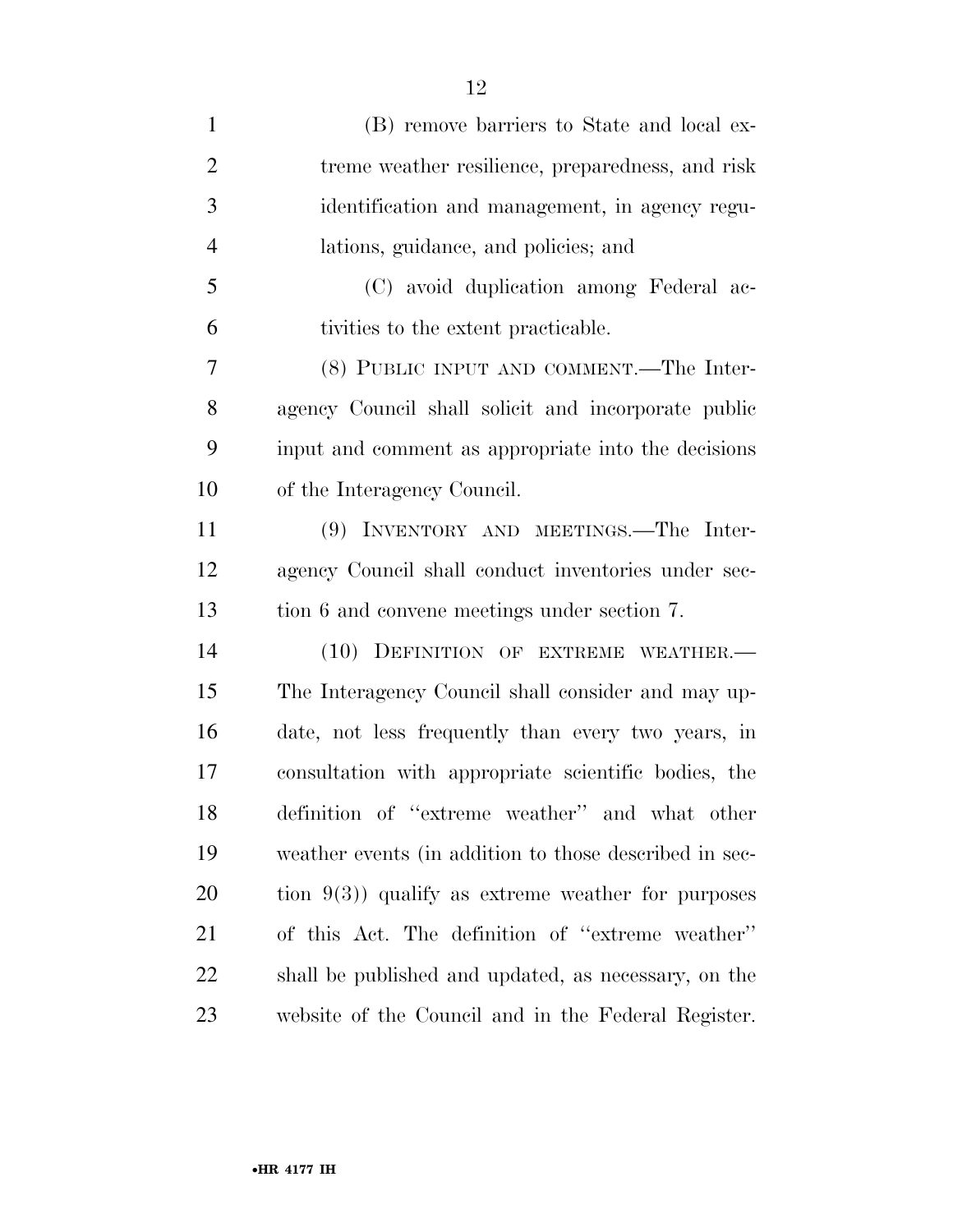| $\mathbf{1}$   | (11) OTHER DUTIES.—The Interagency Council            |
|----------------|-------------------------------------------------------|
| $\overline{2}$ | shall carry out any other duties the co-chairpersons  |
| 3              | of the Interagency Council determine appropriate.     |
| $\overline{4}$ | (12) PUBLIC INFORMATION.—The Interagency              |
| 5              | Council shall—                                        |
| 6              | (A) make information available online—                |
| 7              | (i) for tracking implementation of                    |
| 8              | agency extreme weather plans and Govern-              |
| 9              | mentwide goals and priorities described in            |
| 10             | paragraph $(1)(A);$                                   |
| 11             | (ii) on recommendations relating to                   |
| 12             | extreme weather in all relevant provisions            |
| 13             | of the Government Accountability Office's             |
| 14             | High-Risk Series; and                                 |
| 15             | (iii) on the results of the Council's ef-             |
| 16             | forts to identify nationwide and localized            |
| 17             | risks (including updated mapping efforts);            |
| 18             | and                                                   |
| 19             | (B) make such High-Risk Series and the                |
| 20             | reports submitted under paragraph (13) avail-         |
| 21             | able as the Council determines appropriate.           |
| 22             | (13) ANNUAL REPORT.—Not later than<br>one             |
| 23             | year after the date of the enactment of this Act, and |
| 24             | annually thereafter (concurrently with the United     |
| 25             | States Global Change Research Program Annual Re-      |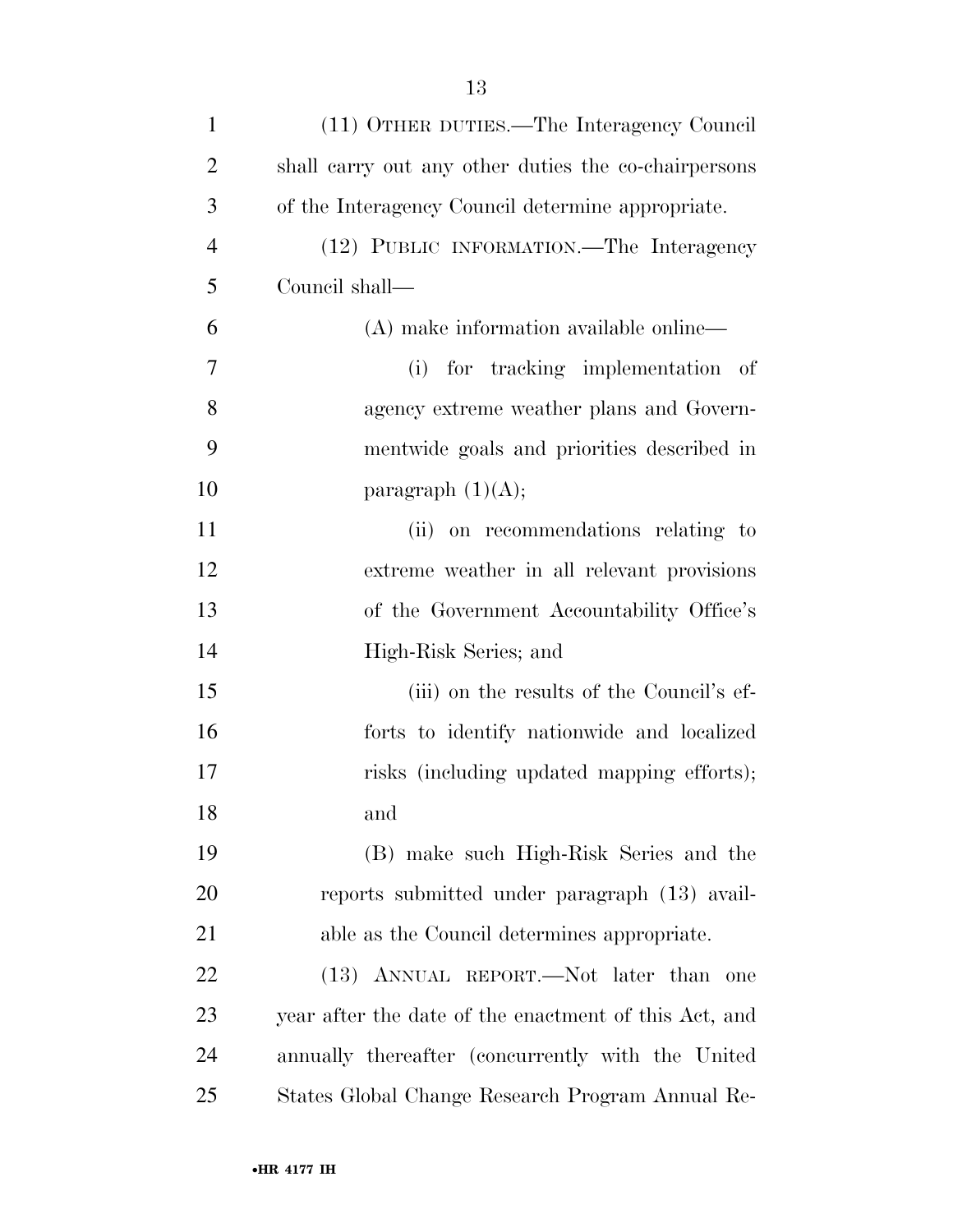| $\mathbf{1}$   | port and the National Preparedness Report), the   |
|----------------|---------------------------------------------------|
| $\overline{2}$ | Interagency Council shall submit to Congress, and |
| 3              | make available to the United States Global Change |
| $\overline{4}$ | Research Program and the Federal Emergency Man-   |
| 5              | agement Agency, a report that—                    |
| 6              | (A) describes how the goals and priorities        |
| 7              | described in paragraph $(1)(A)$ are being met     |
| 8              | and implemented using—                            |
| 9              | (i) the performance metrics developed             |
| 10             | under paragraph $(6)(B)$ ; and                    |
| 11             | (ii) information on—                              |
| 12             | (I) agency expenditures, broken                   |
| 13             | down by program activity level if prac-           |
| 14             | ticable, that are directly related to ex-         |
| 15             | treme weather resilience, prepared-               |
| 16             | ness, and risk identification and man-            |
| 17             | agement, including extreme weather                |
| 18             | resilience, preparedness, and risk                |
| 19             | identification and management of                  |
| 20             | Federal facilities; and                           |
| 21             | (II) the effectiveness of such ex-                |
| 22             | penditures, along with associated fi-             |
| 23             | nancial impacts and community, in-                |
| 24             | frastructure, and environmental bene-             |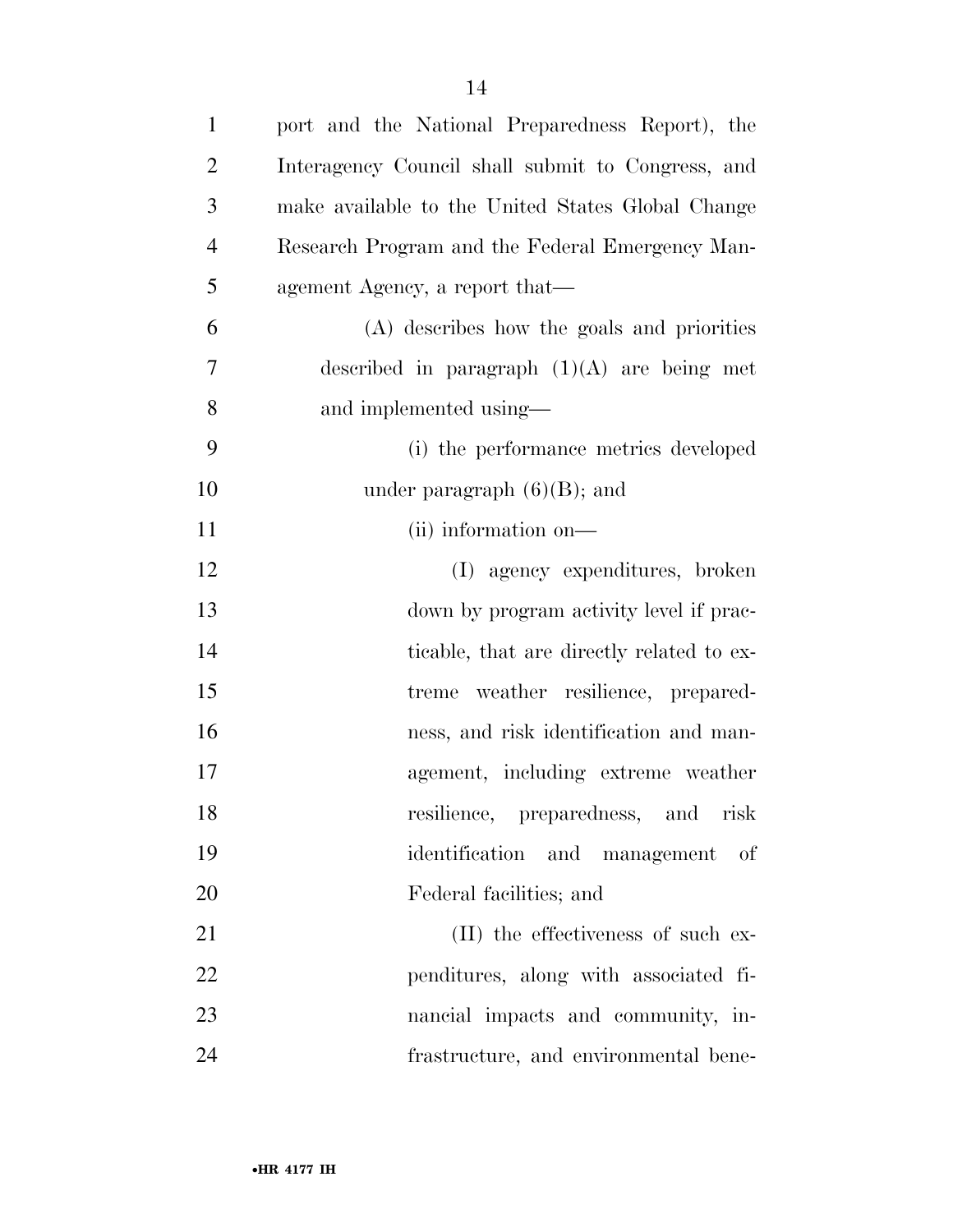| $\mathbf{1}$   | fits, to the extent such data are avail-                     |
|----------------|--------------------------------------------------------------|
| $\overline{2}$ | able;                                                        |
| 3              | (B) provides recommendations to enhance                      |
| $\overline{4}$ | the effectiveness of such implementation and                 |
| 5              | sets benchmarks to meet;                                     |
| 6              | (C) describes the progress of the regional                   |
| $\overline{7}$ | coordination efforts described in sections $6, 7,$           |
| 8              | and $8$ ; and                                                |
| 9              | (D) includes a summary of public com-                        |
| 10             | ments solicited under paragraph (8) and any                  |
| 11             | action the Interagency Council took to respond               |
| 12             | to such comments.                                            |
| 13             | (g) CONSULTATION.—In carrying out paragraphs $(2)$           |
| 14             | through $(12)$ of subsection $(f)$ , the Interagency Council |
| 15             | shall consult with agencies, State and local governments,    |
| 16             | academic and research institutions, and the private and      |
| 17             | nonprofit sectors.                                           |
| 18             | (h) OMB GUIDANCE.—The Director of the Office of              |
| 19             | Management and Budget, taking into consideration the         |
| 20             | recommendations provided by the Interagency Council          |
| 21             | under subsection $(f)(7)$ , shall issue guidance to agencies |
| 22             | $on$ —                                                       |
| 23             | (1) developing agency extreme weather plans,                 |

which shall incorporate existing agency reports,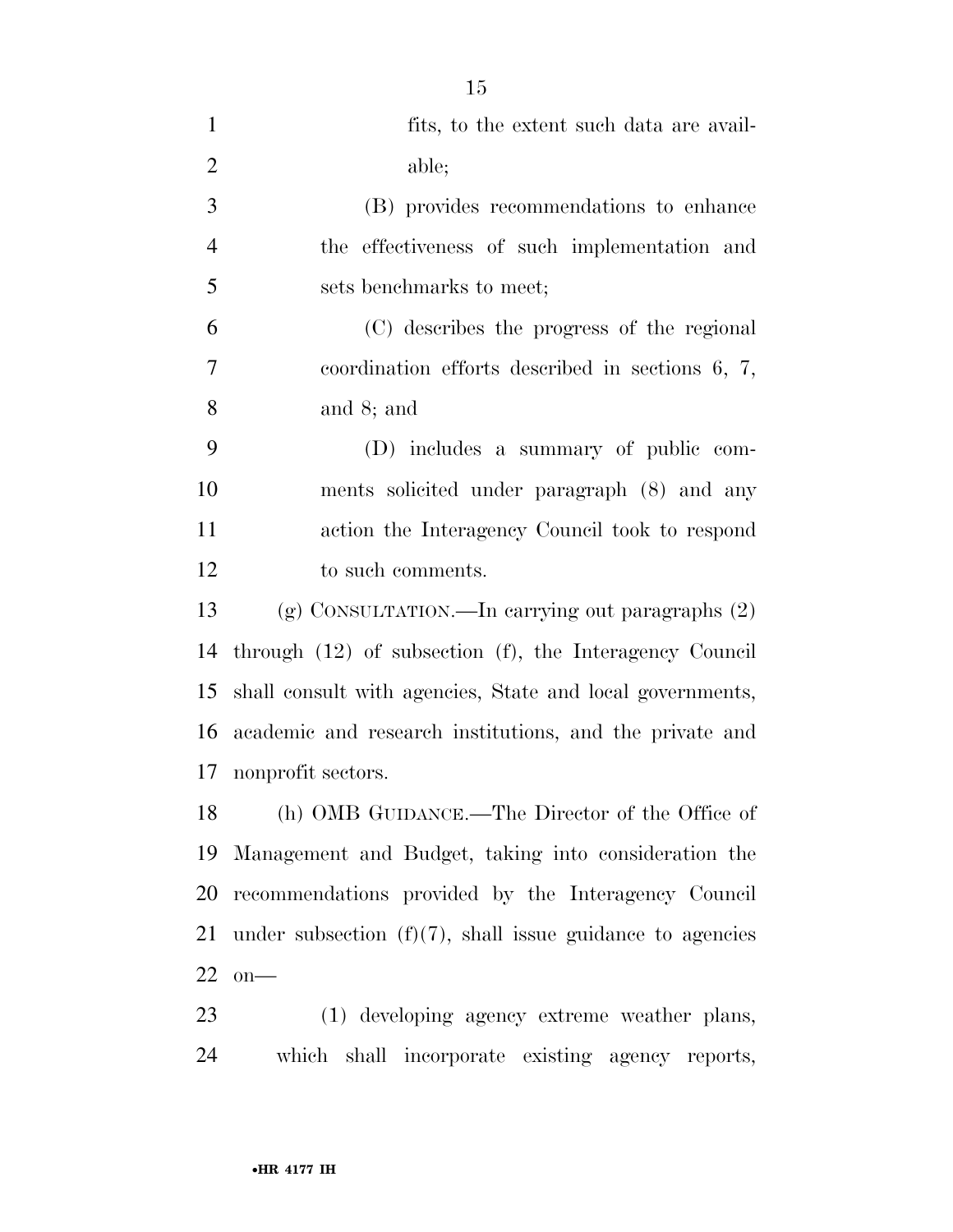where appropriate, to prevent duplication and reduce overlap; and

 (2) developing agency regulations, guidance, and policies to remove barriers to State and local ex- treme weather resilience, preparedness, and risk identification and management.

 **SEC. 3. AGENCY PLANNING FOR EXTREME WEATHER-RE-LATED RISKS.** 

 (a) AGENCY EXTREME WEATHER RESILIENCE, PRE- PAREDNESS, AND RISK IDENTIFICATION AND MANAGE-MENT PLANS.—

12 (1) AGENCY SUBMISSION.—Not later than 1 year after the date of the enactment of this Act, and every 2 years thereafter, the head of each agency, in coordination with the Director of the Federal Emer- gency Management Agency to avoid duplication with the National Planning Frameworks, shall submit to 18 the Director of the Office of Management and Budg- et and to the Interagency Council a comprehensive plan that integrates consideration of extreme weath- er into such agency's operations and overall mission objectives (hereinafter referred to as an ''agency ex-treme weather plan'').

 (2) HEARING.—Not later than 1 year after the date of the enactment of this Act, and every 2 years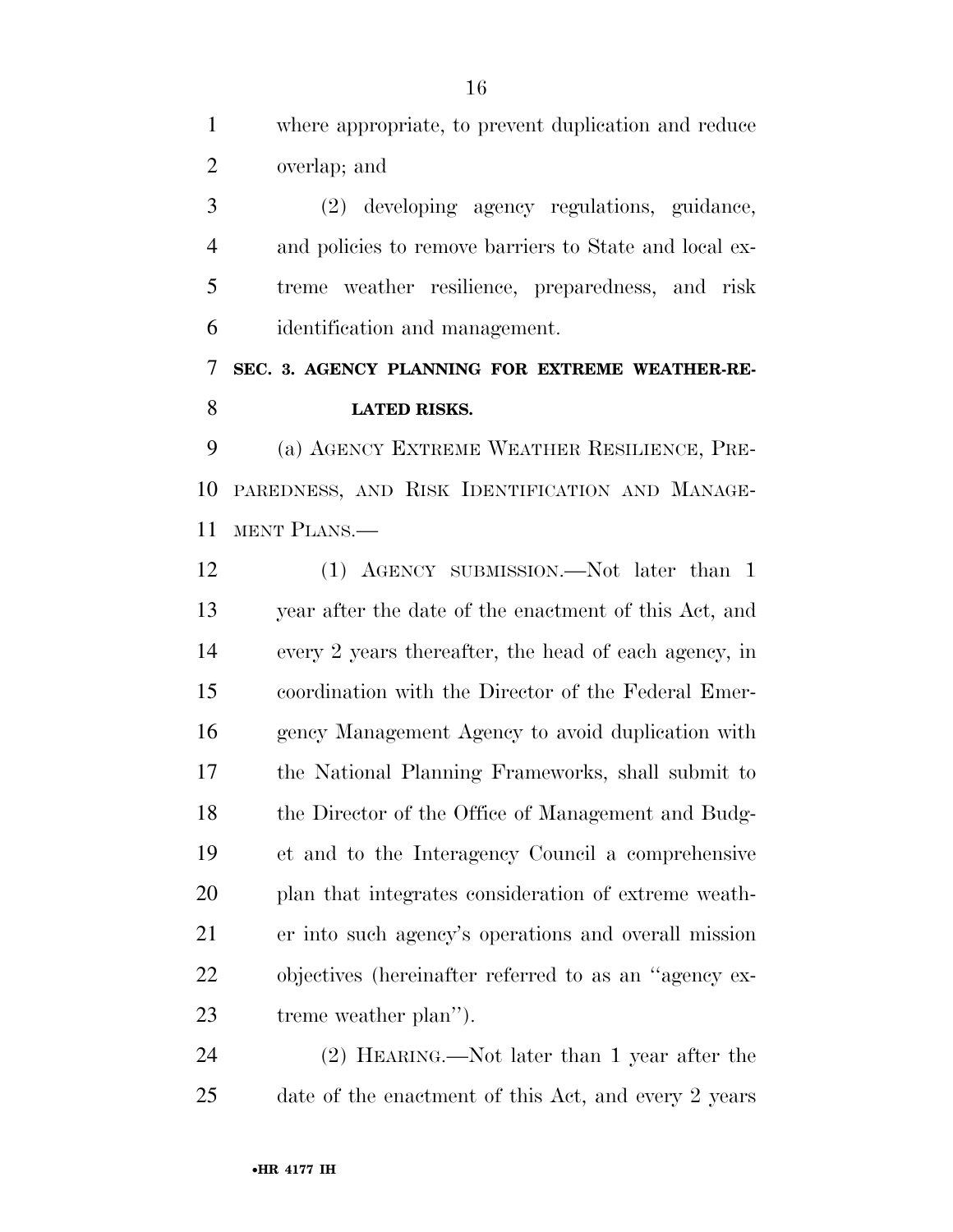| $\mathbf{1}$   | thereafter, the Director of the Office of Management  |
|----------------|-------------------------------------------------------|
| $\overline{2}$ | and Budget shall convene an interagency budget        |
| 3              | crosscut and policy hearing to review and integrate   |
| $\overline{4}$ | all the agency extreme weather plans and to ensure    |
| 5              | that such extreme weather plans and the activities of |
| 6              | agencies align with the goals and priorities estab-   |
| 7              | lished under section $2(f)(1)(A)$ .                   |
| $8\,$          | (3) OMB SUBMISSION.—The Director of the               |
| 9              | Office of Management and Budget, upon receipt of      |
| 10             | all agency extreme weather plans in a given year,     |
| 11             | shall consolidate and submit to Congress such plans.  |
| 12             | (b) INCLUSIONS.—Each agency extreme weather plan      |
| 13             | shall include—                                        |
| 14             | (1) identification and assessment of extreme          |
| 15             | weather-related impacts on, and risks to—             |
| 16             | (A) the agency's ability to accomplish its            |
| 17             | missions, operations, and programs over time          |
| 18             | periods to be designated by the Interagency           |
| 19             | Council; and                                          |
| 20             | (B) State and local entities;                         |
| 21             | (2) identification and assessment of barriers         |
| 22             | posed by Federal programs the agency administers      |
| 23             | to State and local extreme weather resilience, pre-   |
| 24             | paredness, and risk identification and management     |
| 25             | efforts;                                              |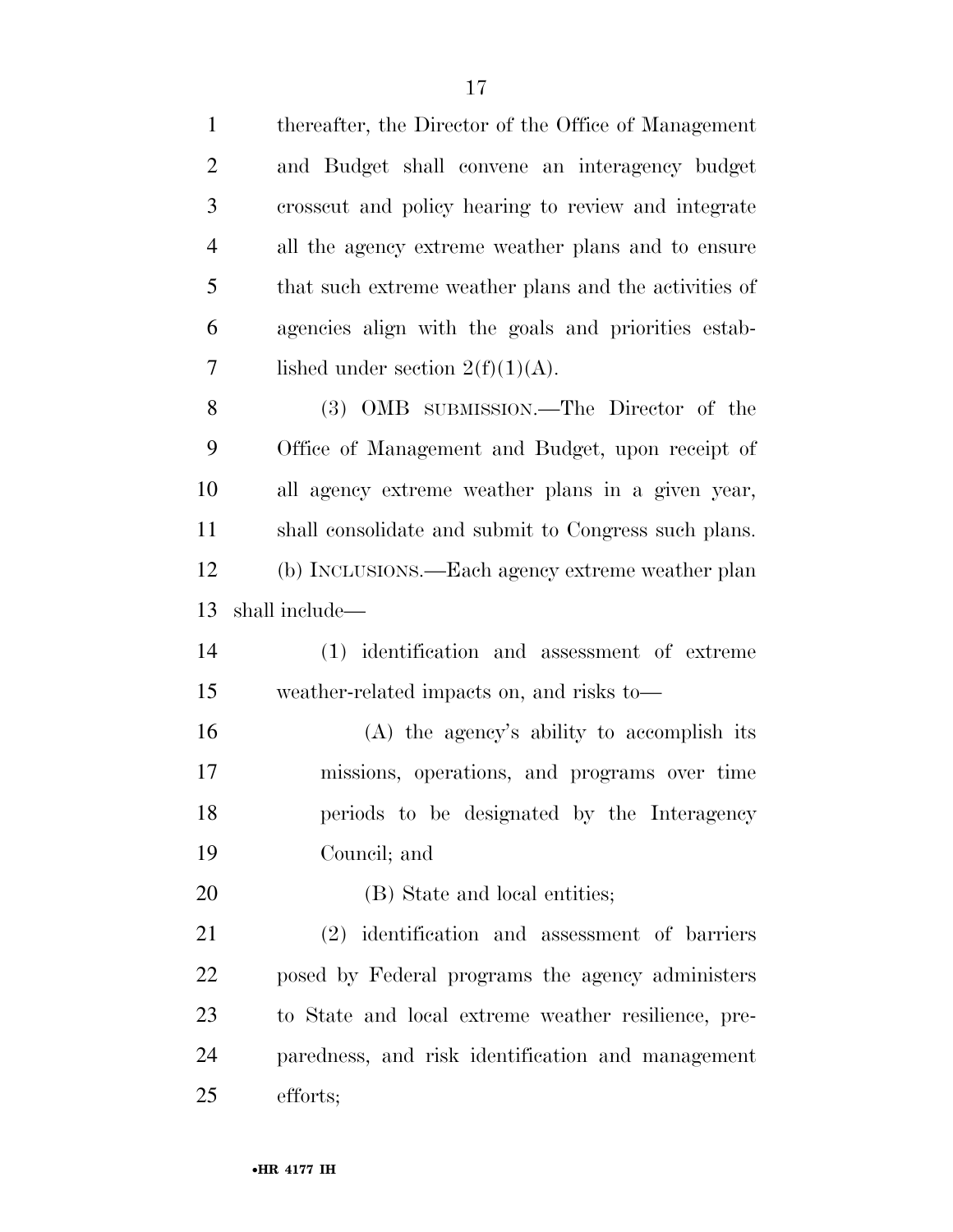(3) a description of programs, policies, and plans the agency has already put in place, as well as additional actions the agency will take, to manage extreme weather risks in the near term and build re-silience in the short and long term;

 (4) a description of how the agency will con- sider the need to improve extreme weather resilience, preparedness, and risk identification and manage- ment, including the costs and benefits of such im- provement, with respect to agency suppliers, supply chain, real property investments, and capital equip- ment purchases, including by updating agency poli- cies for leasing, building upgrades, relocation of ex- isting facilities and equipment, and construction of new facilities;

 (5) a description of how the agency will support any ongoing or future public-private partnership to improve extreme weather resilience, preparedness, and risk identification and management, including 20 the cost and benefits of technology and methodology improvements, hardening, or rapid restoration;

 (6) a description of how the agency will con- tribute to coordinated interagency efforts to support extreme weather resilience, preparedness, and risk identification and management at all levels of gov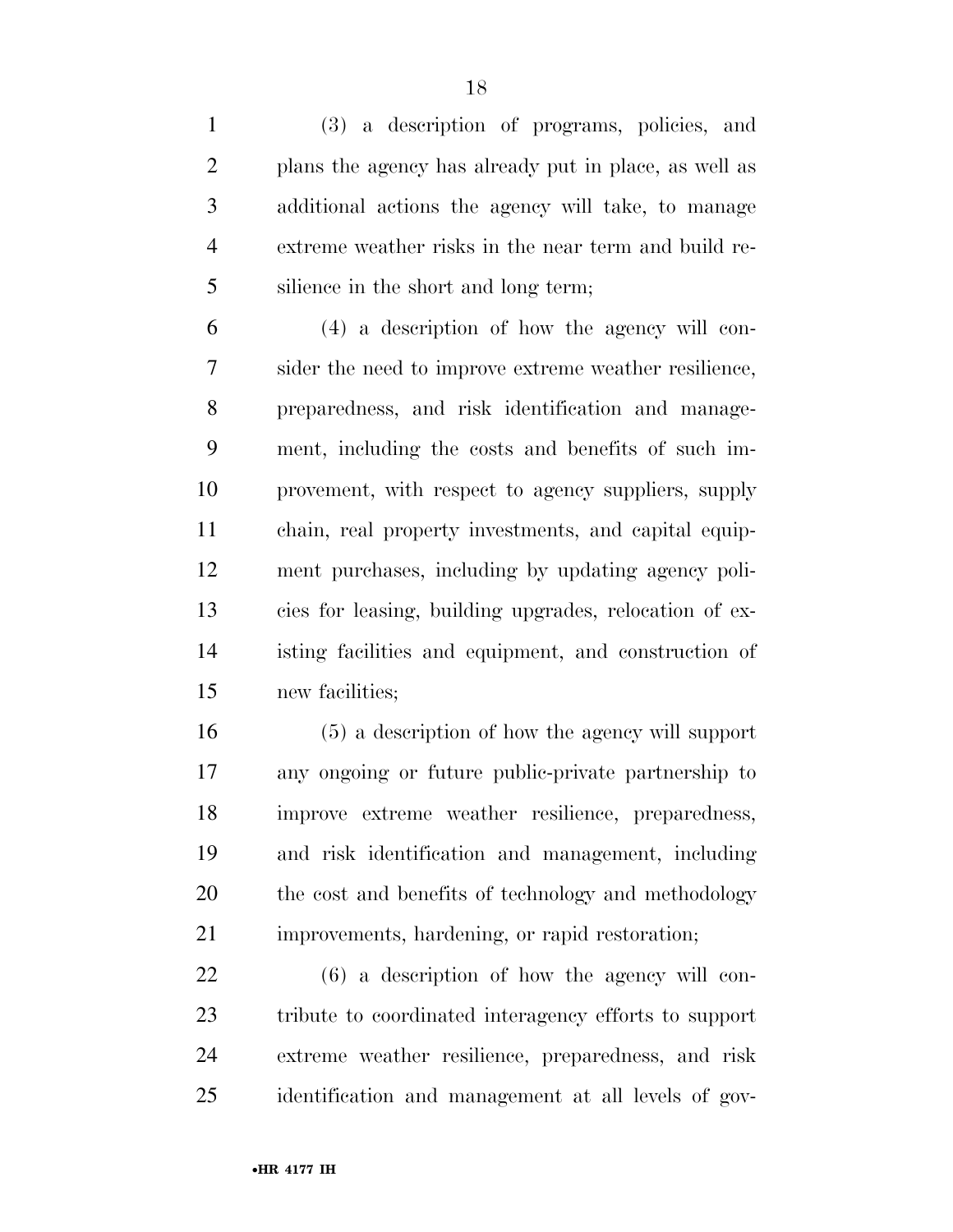ernment, including collaborative work across agen- cies' regional offices and hubs, and through coordi- nated development of information, data, and tools, consistent with sections 6, 7, and 8; and

 (7) any other details identified by the Inter-6 agency Council under section  $2(f)(1)(B)(ii)$ .

**SEC. 4. WEBSITE.** 

 (a) IN GENERAL.—The Interagency Council shall designate an agency or agencies to establish, maintain, or designate a website that provides timely, actionable, and accessible information, data, and tools on current and fu- ture risks related to extreme weather, preparedness, resil- ience, and risk identification and management, to support Federal, regional, State, local, private sector, and other decisionmakers.

 (b) INTERAGENCY PROGRESS.—The website de- scribed under subsection (a), shall identify interagency progress, and propose the next interagency steps, towards responding to threats posed by extreme weather.

 (c) BEST PRACTICES.—The website described under subsection (a) shall provide best practices and examples from Federal, regional, State, and local decisionmakers in the public and private sectors about how to use extreme weather-related information in planning and decision-making.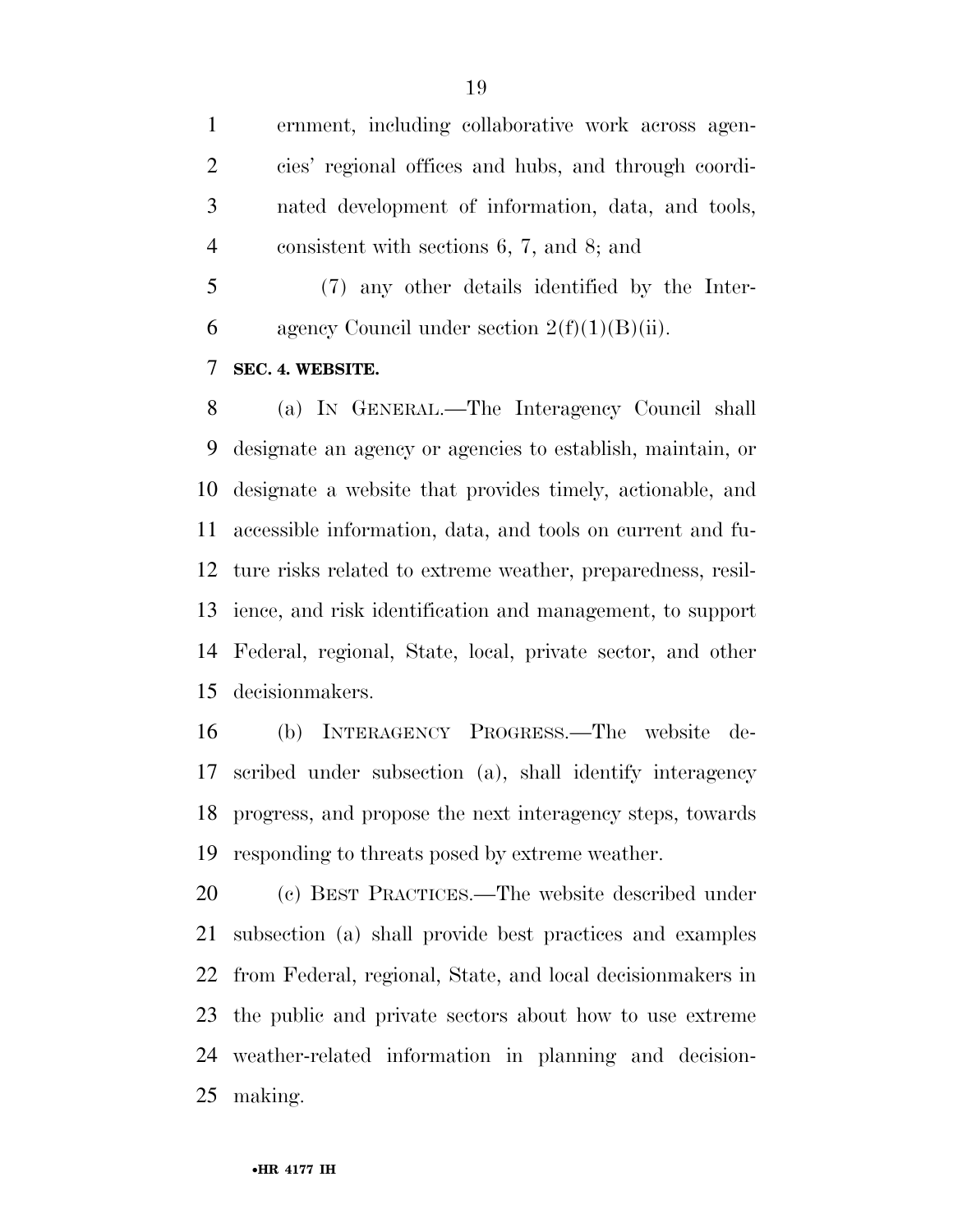(d) INTERAGENCY COUNCIL INFORMATION AND TOOLS.—The website described under subsection (a) shall include the information, data, tools, and examples pro- vided by the Interagency Council pursuant to section 5 2(f)(4).

 (e) BEST AVAILABLE METEOROLOGICAL SCIENCE.— The website described under subsection (a) shall identify best available meteorological science relating to extreme weather resilience, preparedness, and risk identification and management.

 (f) PUBLIC OUTREACH AND EDUCATION.—The Interagency Council shall designate one or more agencies to conduct outreach and educational activities to inform the public and regional, State, and local decisionmakers about the tools and information available on the website described under subsection (a).

#### **SEC. 5. PROVIDING ADEQUATE RESOURCES AND SUPPORT.**

 The Director of the Office of Management and Budg- et shall ensure that each agency provides adequate re- sources to the Interagency Council, including administra-tive services and personnel support, as appropriate—

- (1) for the website described under section 4; and
- (2) to otherwise carry out this Act.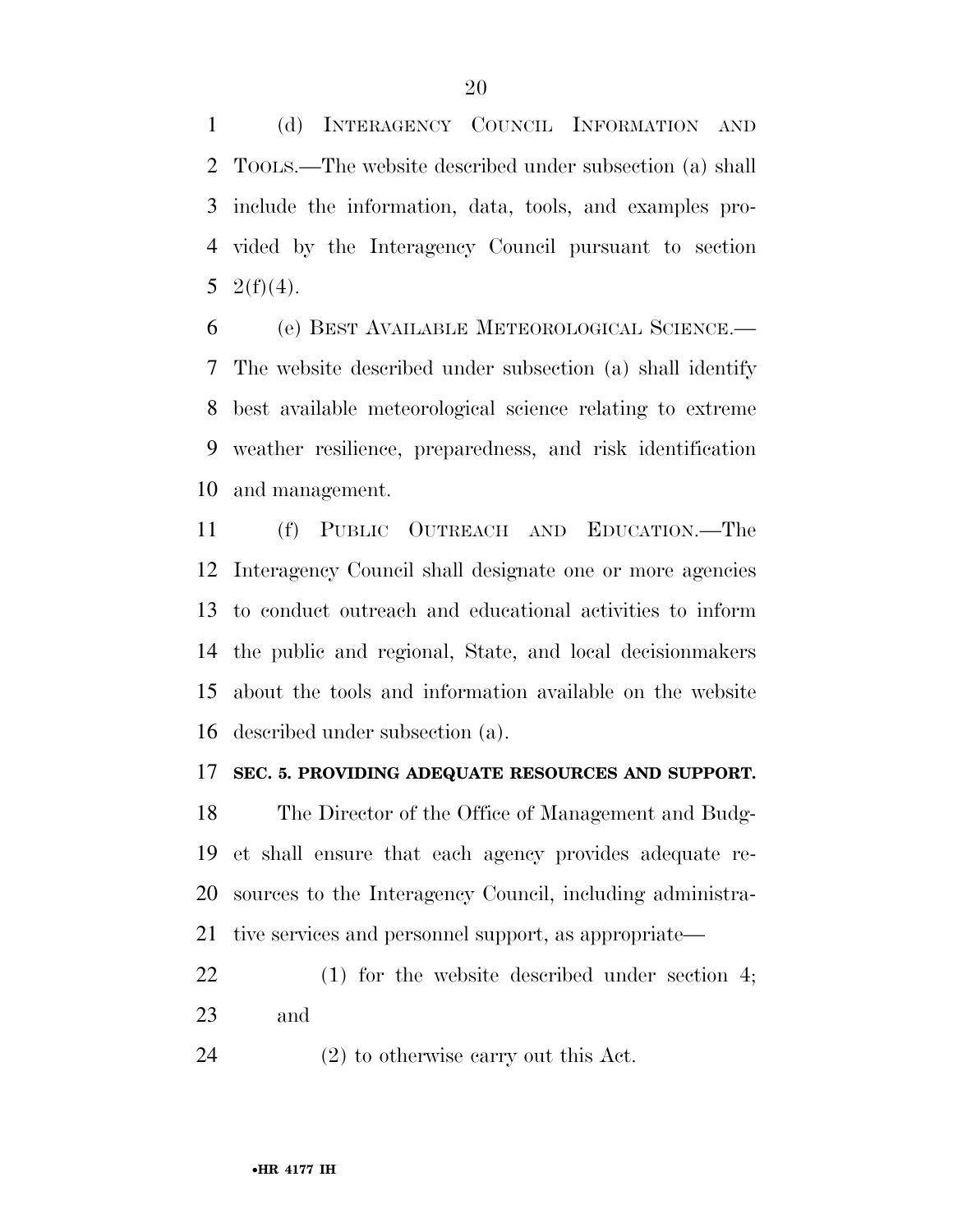# **SEC. 6. INVENTORY.**

| 2  | (a) IN GENERAL.—Not later than 1 year after the             |
|----|-------------------------------------------------------------|
| 3  | date of the enactment of this Act, and every 2 years there- |
| 4  | after, the Interagency Council, or a working group of such  |
| 5  | Interagency Council established by the co-chairpersons      |
| 6  | thereof, shall conduct and publish an inventory of all re-  |
| 7  | gional offices, centers, and programs of agencies that are  |
| 8  | assisting with extreme weather resilience, preparedness,    |
| 9  | and risk identification and management efforts at the       |
| 10 | State or local level, including—                            |
| 11 | (1) the National Oceanic and Atmospheric Ad-                |
| 12 | ministration's regional programs;                           |
| 13 | (2) the Department of the Interior's Fish and               |
| 14 | Wildlife Service Landscape Conservation Coopera-            |
| 15 | tives;                                                      |
| 16 | (3) the United States Geological Survey's Cli-              |
| 17 | mate Science Centers;                                       |
| 18 | (4) the Department of Agriculture's Climate                 |
| 19 | Hubs;                                                       |
| 20 | $(5)$ the regional offices of —                             |
| 21 | (A) the Environmental Protection Agency;                    |
| 22 | (B) the Federal Emergency Management                        |
| 23 | Agency;                                                     |
| 24 | (C) the Department of Transportation;                       |
| 25 | and                                                         |
| 26 | (D) the Forest Service;                                     |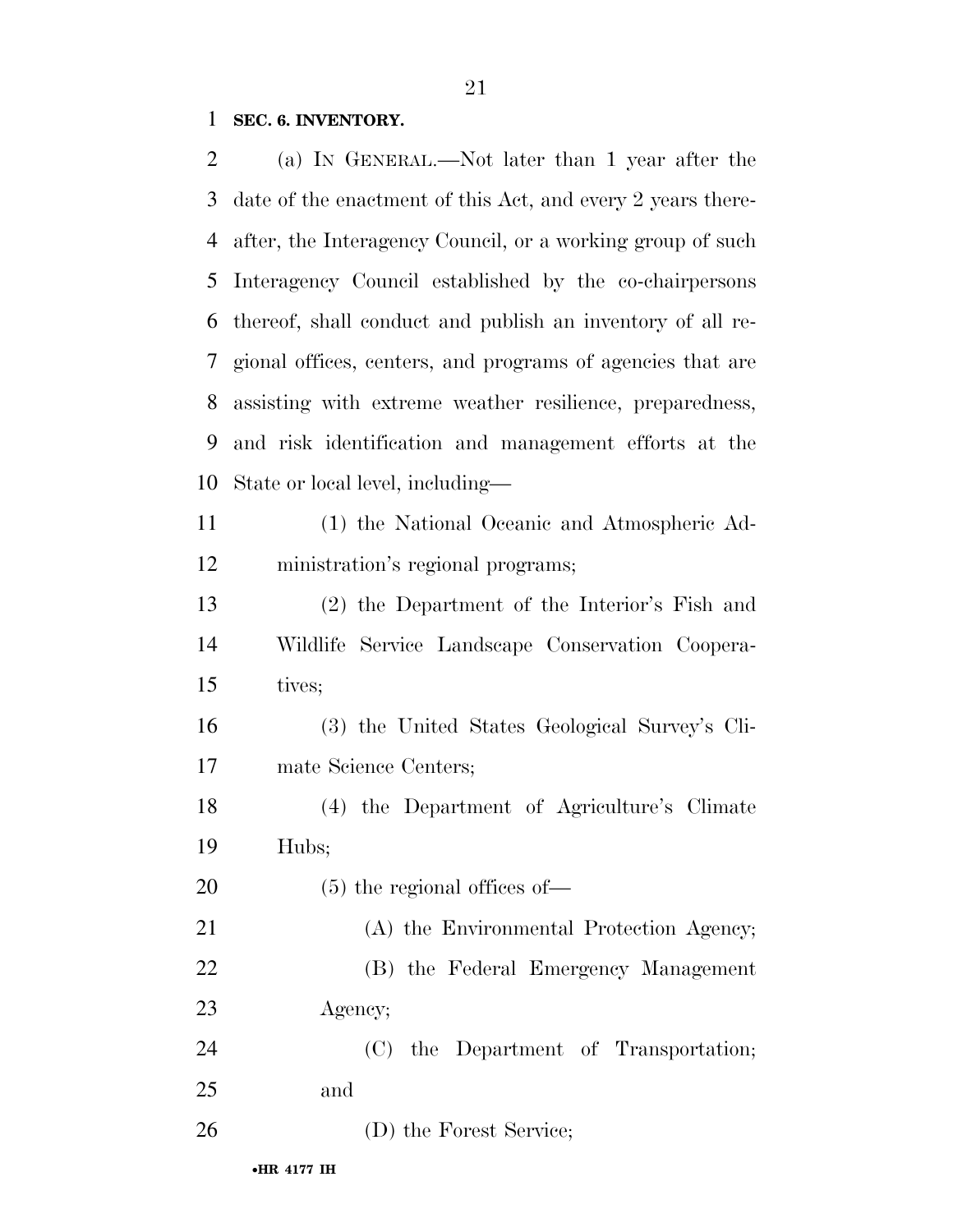(6) the division offices of the Army Corps of Engineers; and

 (7) such other offices, centers, and programs or other agency efforts as determined appropriate by the Interagency Council.

 (b) ASSISTANCE DESCRIBED.—An inventory con- ducted and published under subsection (a) shall include a description of the assistance each agency office, center, or program is providing to assist with extreme weather resilience, preparedness, and risk identification and man-agement efforts at the State or local level.

### **SEC. 7. MEETINGS.**

 Not later than 6 months after the publication of each inventory under section 6, the Interagency Council shall convene a meeting of representatives of the offices, cen- ters, and programs included in such inventory and invite other local and regional stakeholders to participate and develop plans to coordinate the efforts of such offices, cen- ters, and programs and facilitate efficient services to stakeholders. At such meetings, such representatives shall—

 (1) share information regarding their office, center, or program's extreme weather resilience, pre- paredness, and risk identification and management efforts;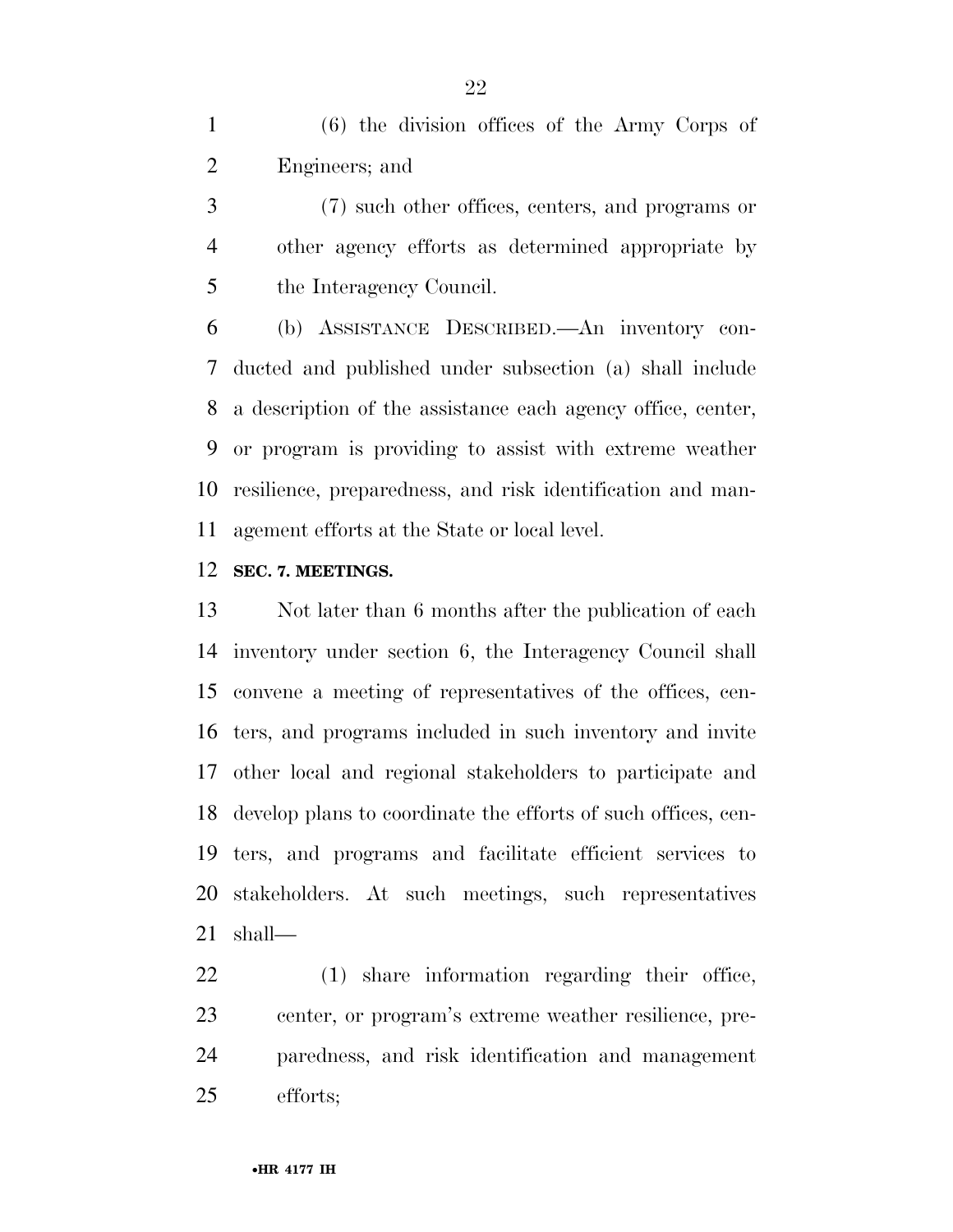(2) identify opportunities for collaboration and coordination of research agendas, extreme weather assessment activities, vulnerability assessments, data collection and analysis, and planning and imple- menting extreme weather resilience, preparedness, and risk identification and management projects;

 (3) identify extreme weather resilience, pre- paredness, and risk identification and management information needs, research gaps, and decision sup- port needs that are not met by any of the offices, centers, or programs included in the inventory under section 6 and make available such identification for purposes of information to be submitted to the Interagency Council under section 7;

 (4) identify common and complementary goals for extreme weather resilience, preparedness, and risk identification and management within each re- gion to be prioritized for the coming year and be-yond;

 (5) identify barriers to regional extreme weath- er resilience, preparedness, and risk identification and management planning and implementation that can be overcome or minimized through Federal ac-tion and specific suggestions for improvement;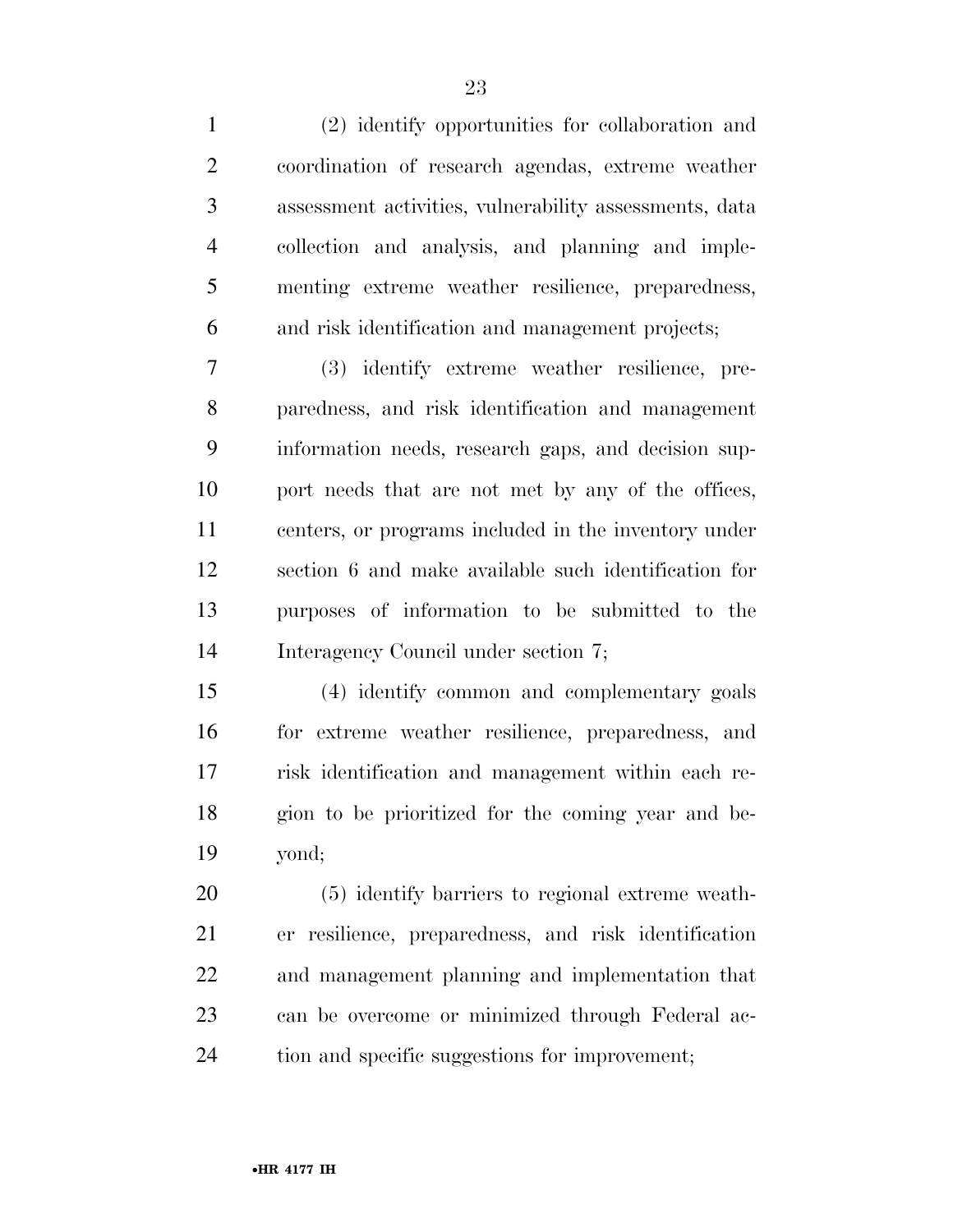(6) evaluate progress and jointly develop a strategy for realizing extreme weather resilience, preparedness, and risk identification and manage- ment-related goals, including clearly identified re- sponsibilities by each collaborating regional office, center, or program; and

 (7) share experiences and best practices in stakeholder engagement and communication, deci- sion support, and science-practice interactions that support the realization of identified extreme weather resilience, preparedness, and risk identification and management goals.

### **SEC. 8. PROGRESS UPDATES.**

 Not later than 90 days after each meeting under sec- tion 7, each agency that participates in such meeting shall submit to the Interagency Council, and make available to the United States Global Change Research Program and the Federal Emergency Management Agency, information describing progress in regional coordination and collabora- tion in aligning Federal resilience, preparedness, and risk identification and management efforts at the State and local level, and the benefits of such regional coordination and collaboration.

### **SEC. 9. DEFINITIONS.**

In this Act: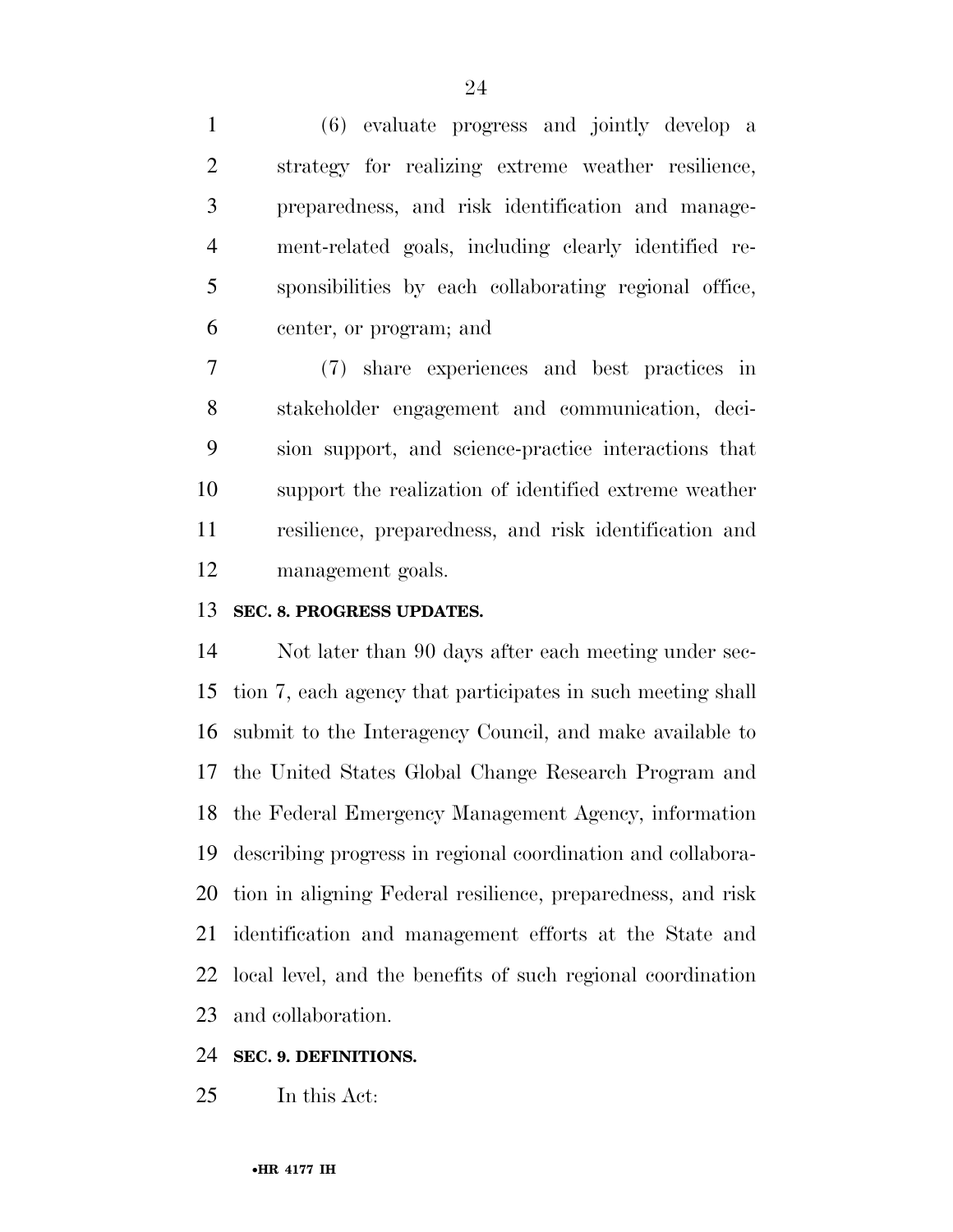(1) AGENCY.—The term ''agency'' has the meaning given the term ''Executive agency'' under section 105 of title 5, but does not include the Gov-ernment Accountability Office.

 (2) AGENCY EXTREME WEATHER PLAN.—The term ''agency extreme weather plan'' means a plan required under section 3(a).

 (3) EXTREME WEATHER.—The term ''extreme weather'' includes observed or anticipated severe and unseasonable atmospheric conditions, including drought, wildfire, heavy precipitation, wave, high water, snowstorm, landslide, mudslide, hurricanes, tornadoes and other windstorms (including derechos), extreme heat, extreme cold, sustained temperatures or precipitation that deviate from his- torical averages, and any other weather event that the Interagency Council determines qualifies as ex-18 treme weather pursuant to section  $2(f)(10)$ .

 (4) INTERAGENCY COUNCIL.—The term ''Inter- agency Council'' means the Interagency Council on Extreme Weather Resilience, Preparedness, and Risk Identification and Management established under section 2(a).

 (5) MITIGATION PLAN.—The term ''mitigation 25 plan'' means the mitigation plan required under sec-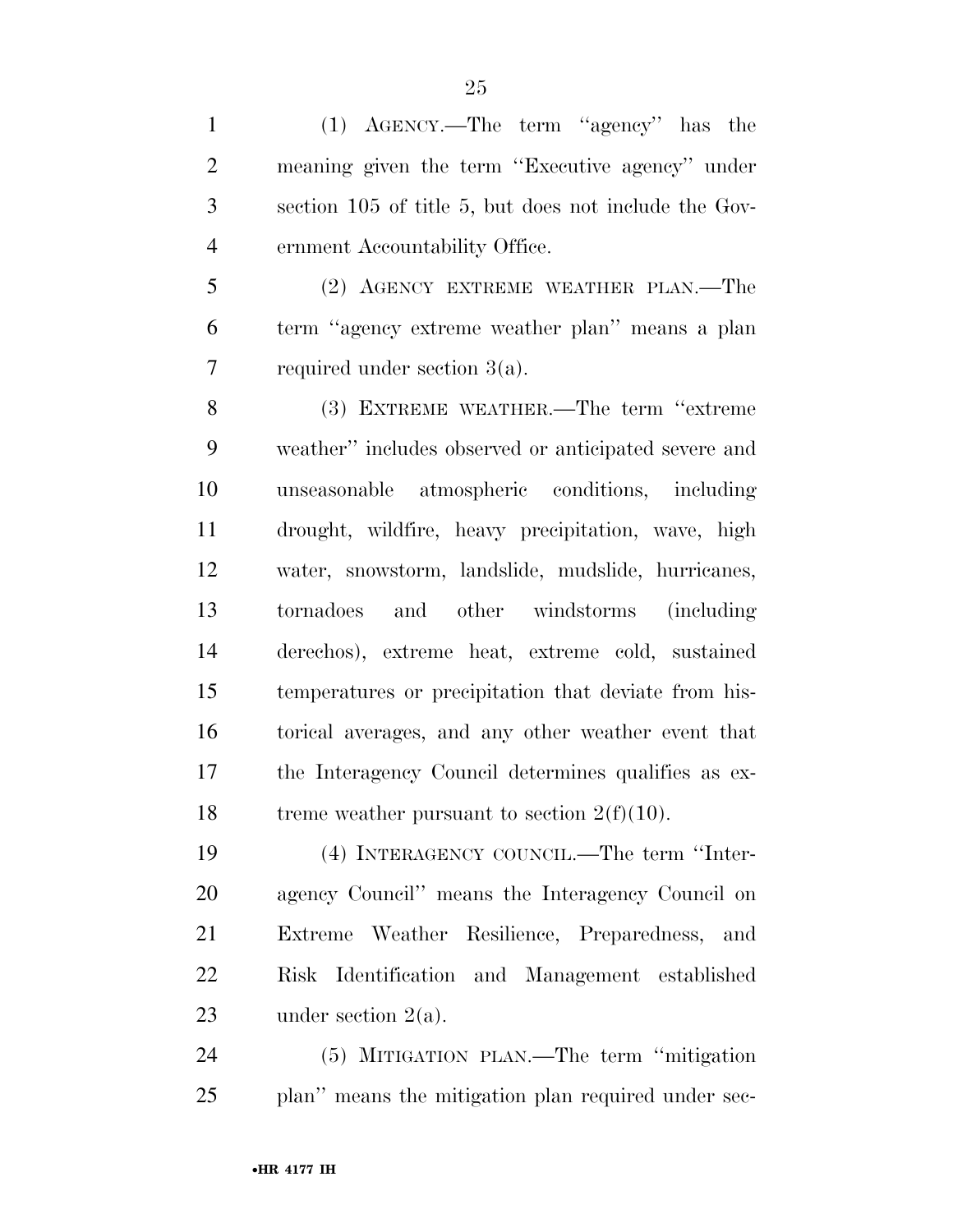| $\mathbf{1}$   | tion 322 of the Robert T. Stafford Disaster Relief    |
|----------------|-------------------------------------------------------|
| $\overline{2}$ | and Emergency Assistance Act (42 U.S.C. 5165).        |
| 3              | (6) NATIONAL GLOBAL CHANGE RESEARCH                   |
| $\overline{4}$ | PLAN.—The term "National Global Change Re-            |
| 5              | search Plan" means the National Global Change Re-     |
| 6              | search Plan developed under section 104 of the        |
| 7              | Global Change Research Act of 1990 (15 U.S.C.         |
| 8              | 2934), or any revision thereof.                       |
| 9              | (7) NATIONAL OIL AND HAZARDOUS<br>SUB-                |
| 10             | STANCES POLLUTION CONTINGENCY PLAN.—The               |
| 11             | term "National Oil and Hazardous Substances Pol-      |
| 12             | lution Contingency Plan" means the National Oil       |
| 13             | and Hazardous Substances Pollution Contingency        |
| 14             | Plan described under part 300 of title 40, Code of    |
| 15             | Federal Regulations, or any revision thereof.         |
| 16             | (8) NATIONAL PREPAREDNESS GOAL.—The                   |
| 17             | term "National Preparedness Goal" means the na-       |
| 18             | tional preparedness goal developed under section 643  |
| 19             | of the Post-Katrina Emergency Management Reform       |
| 20             | Act of 2006 (6 U.S.C. 743).                           |
| 21             | (9) NATIONAL PREPAREDNESS REPORT.—The                 |
| 22             | term "National Preparedness Report" means the re-     |
| 23             | port required by section $652(a)$ of the Post-Katrina |
| 24             | Emergency Management Reform Act of 2006 (6            |
| 25             | U.S.C. 752(a); Public Law $109-295$ ).                |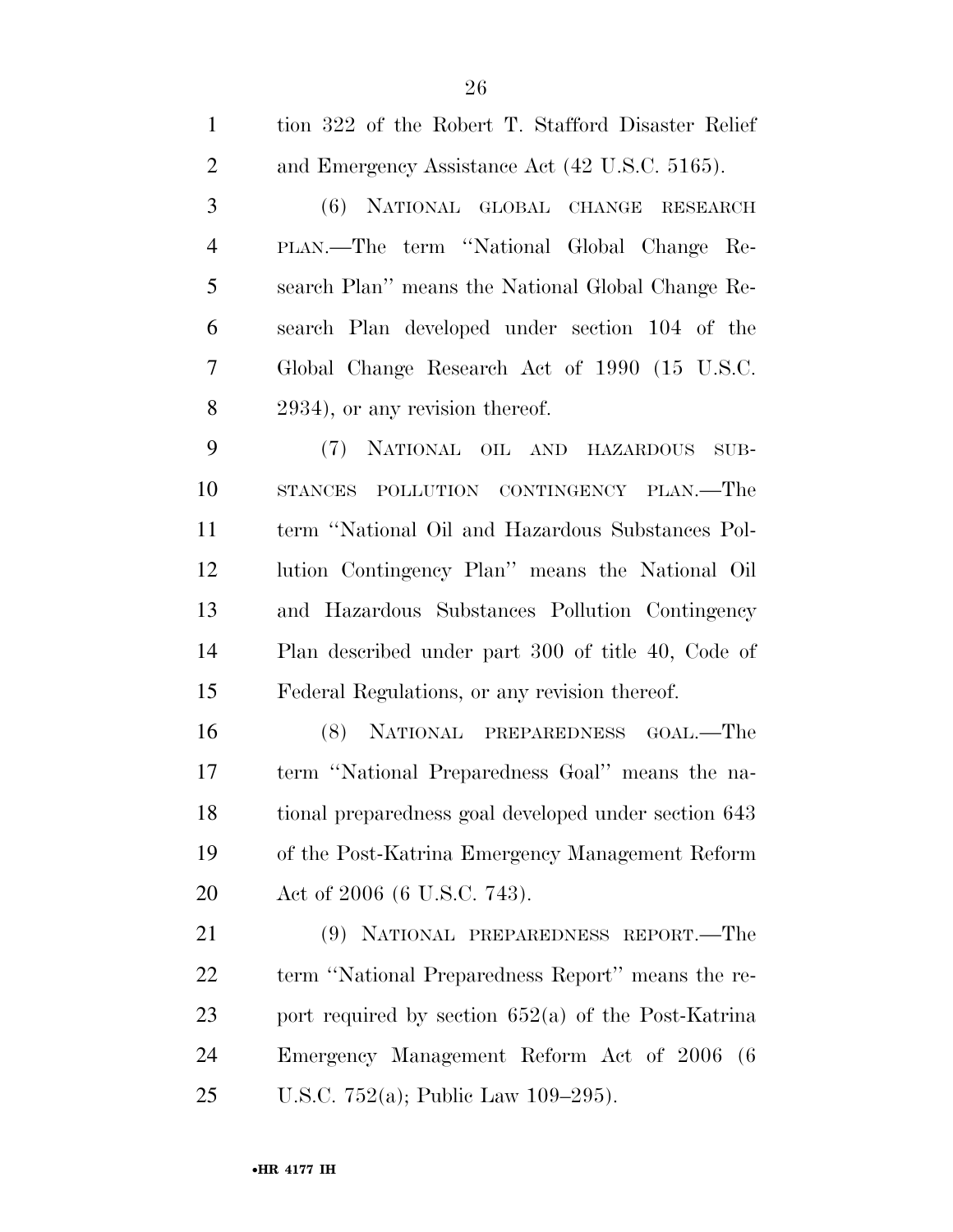| $\mathbf{1}$   | (10) PREPAREDNESS.—The term "prepared-               |
|----------------|------------------------------------------------------|
| $\overline{2}$ | ness" means actions taken to plan, organize, equip,  |
| 3              | train, and exercise to build, apply, and sustain the |
| $\overline{4}$ | capabilities necessary to prevent, protect against,  |
| 5              | ameliorate the effects of, respond to, and recover   |
| 6              | from extreme weather related damages to life,        |
| $\overline{7}$ | health, property, livelihoods, ecosystems, and na-   |
| 8              | tional security.                                     |
| 9              | (11) RESILIENCE.—The term "resilience"               |
| 10             | means the ability to anticipate, prepare for, and    |
| 11             | adapt to changing conditions and withstand, respond  |
| 12             | to, and recover rapidly from disruptions.            |
| 13             | (12) SENIOR OFFICIAL.—The term "senior offi-         |
| 14             | cial" means a Deputy Secretary (or an equivalent of- |
| 15             | ficer) of an agency.                                 |
| 16             | (13) STATE.—The term "State" means each of           |
| 17             | the several States, the District of Columbia, each   |
| 18             | commonwealth, territory, or possession of the United |
| 19             | States, and each federally recognized Indian Tribe.  |
| 20             | (14) UNITED STATES GLOBAL<br>CHANGE<br>$RE-$         |
| 21             | SEARCH PROGRAM.—The term "United States Glob-        |
| 22             | al Change Research Program" means the United         |
| 23             | States Global Change Research Program established    |
| 24             | under section 103 of the Global Change Research      |
| 25             | Act of 1990 (15 U.S.C. 2933).                        |